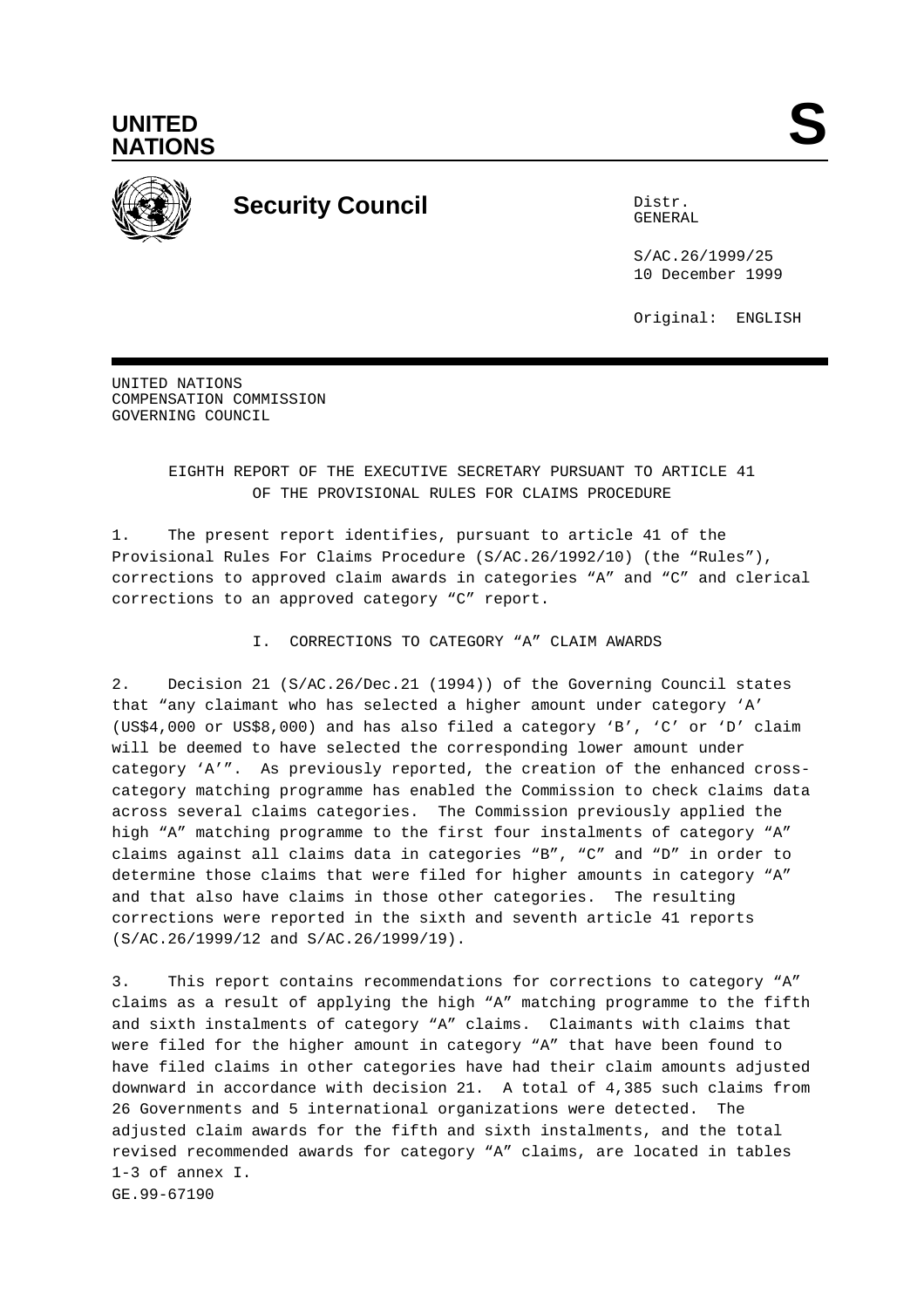#### II. CORRECTIONS TO CATEGORY "C" CLAIM AWARDS

4. Corrections to category C claim awards include corrections relating to the reallocation with respect to departure and relocation costs ("C1- Money" losses) and "C4" personal property losses ("C4-CPHO" losses), the transfer of compensable loss elements from duplicate claims to valid claims, the correction of technical defects in claims for "C6" salary losses and other miscellaneous corrections.

### 1. Reallocation of loss elements and reapplication of the statistical valuation models

5. The category "C" Panel directed the secretariat to reallocate losses related to departure and relocation costs located on the C1 page of the claim form ("C1-Money losses") and C4 personal property losses ("C4-CPHO" losses), where recommended amounts were less than 35 per cent of the amount claimed. Considering the recommendations of the Governing Council during its twenty-ninth session on 30 September 1998, the Panel further directed the secretariat to reallocate C4-CPHO losses whereby the method of data input in respect of those losses is modified for claims in which there is a difference of 50 per cent or more between the amount of compensation claimed and the amount of compensation awarded.

6. As noted in paragraphs 193-198 of the report on the seventh instalment claims (S/AC.26/1999/11), the reallocation exercise for the C4- CPHO claims, and for losses related to departure and relocation costs located on the C1 page of the claim form ("C1-Money losses"), was implemented for the claims reported in the seventh instalment. Following the reallocation of amounts, the statistical models used to value the C4- CPHO and C1-Money losses were then reapplied.

7. At the time of the seventh instalment report it was anticipated that only claims reported in the second to sixth instalments would be subject to the same reallocation and would be reported in a future article 41 report. However, the secretariat determined that the model used to value C4-CPHO losses in the seventh instalment had reflected the allocation of amounts prior to the reallocation rather than after the reallocation. Therefore, the C4-CPHO linear regression model has been reapplied to all claims that were reported in instalments two through seven that contained C4-CPHO losses. The corrections in this report therefore include 7,625 claims that were reported in the seventh instalment and that have increased award amounts for C4-CPHO losses.

8. The secretariat has corrected results in all cases where C1-Money or C4-CPHO awards, or both, were increased as a result of the above actions. As reflected in table 1 below, awards were increased in 663 claims for C1- Money losses, for a total increase of US\$374,044.76. Table 2 identifies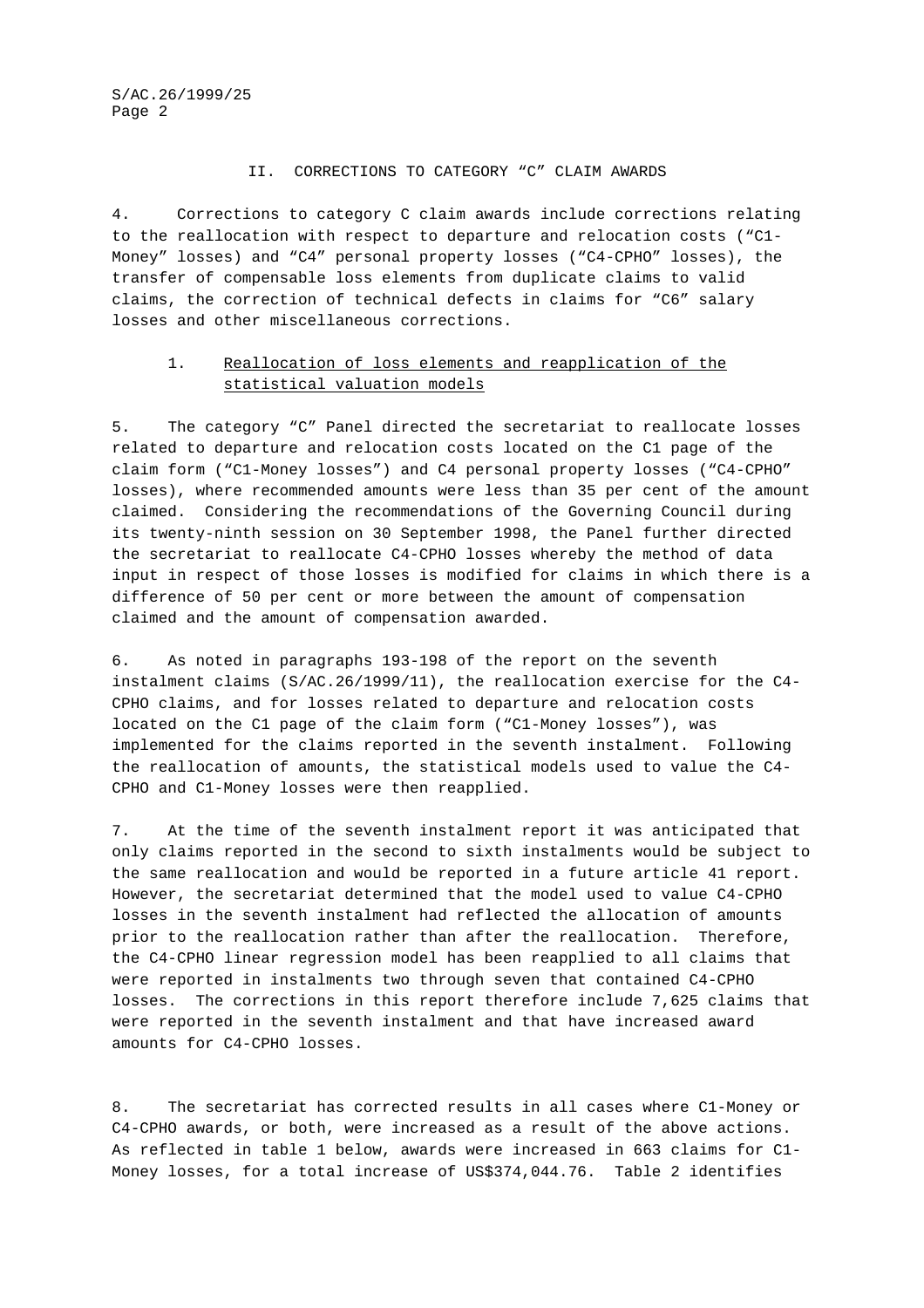the corrections made to C4-CPHO losses, where 21,491 claims have had their awards increased, with a total increase of US\$63,777,771.37.

| Table 1. | Results of reallocation of loss amounts and reapplication |
|----------|-----------------------------------------------------------|
|          | of the valuation models for C1-Money losses               |

| Government  | Instalment | Total number of<br>claims affected | Amount of<br>increase US\$ |
|-------------|------------|------------------------------------|----------------------------|
| Algeria     | Fifth      | $\mathbf{1}$                       | 133.78                     |
| Australia   | Fifth      | $\mathbf{1}$                       | 563.75                     |
|             | Sixth      | 5                                  | 2,973.06                   |
| Bangladesh  | Fifth      | 5                                  | 4,211.67                   |
|             | Sixth      | $\sqrt{6}$                         | 2,384.11                   |
| Belgium     | Sixth      | $\mathbf{1}$                       | 3,777.75                   |
| Canada      | Fifth      | 10                                 | 3,929.40                   |
|             | Sixth      | 11                                 | 6,591.80                   |
| France      | Fifth      | $\mathbf{3}$                       | 5,387.24                   |
|             | Sixth      | $\overline{4}$                     | 6,870.56                   |
| Germany     | Fifth      | 2                                  | 3,694.53                   |
| Hungary     | Sixth      | $\mathbf{1}$                       | 2,130.48                   |
| India       | Fifth      | 241                                | 62,955.29                  |
|             | Sixth      | 129                                | 32,932.32                  |
| Ireland     | Fifth      | $\mathbf{1}$                       | 500.32                     |
| Jordan      | Fifth      | 55                                 | 68, 365. 31                |
|             | Sixth      | 29                                 | 27,878.78                  |
| Lebanon     | Fifth      | 1                                  | 94.55                      |
|             | Sixth      | $\overline{a}$                     | 527.87                     |
| Morocco     | Fifth      | 4                                  | 1,475.14                   |
|             | Sixth      | $\overline{a}$                     | 106.61                     |
| Netherlands | Fifth      | $\overline{a}$                     | 2,123.33                   |
|             | Sixth      | $\mathbf 1$                        | 1,409.62                   |
| New Zealand | Sixth      | $\sqrt{2}$                         | 924.59                     |
| Pakistan    | Fifth      | $\sqrt{6}$                         | 4,617.45                   |
|             | Sixth      | $\,8\,$                            | 5,398.51                   |
| Philippines | Fifth      | $\mathbf{3}$                       | 1,473.50                   |
|             | Sixth      | $\overline{a}$                     | 554.03                     |
| Poland      | Fifth      | $\mathbf 1$                        | 1,617.33                   |
| Senegal     | Sixth      | $\mathbf 1$                        | 3,684.87                   |
| Spain       | Sixth      | $\mathbf 1$                        | 2,448.29                   |
| Sri Lanka   | Fifth      | $\overline{a}$                     | 1,754.54                   |
|             | Sixth      | $\mathbf 1$                        | 442.46                     |
| Sweden      | Sixth      | $\mathbf 1$                        | 910.83                     |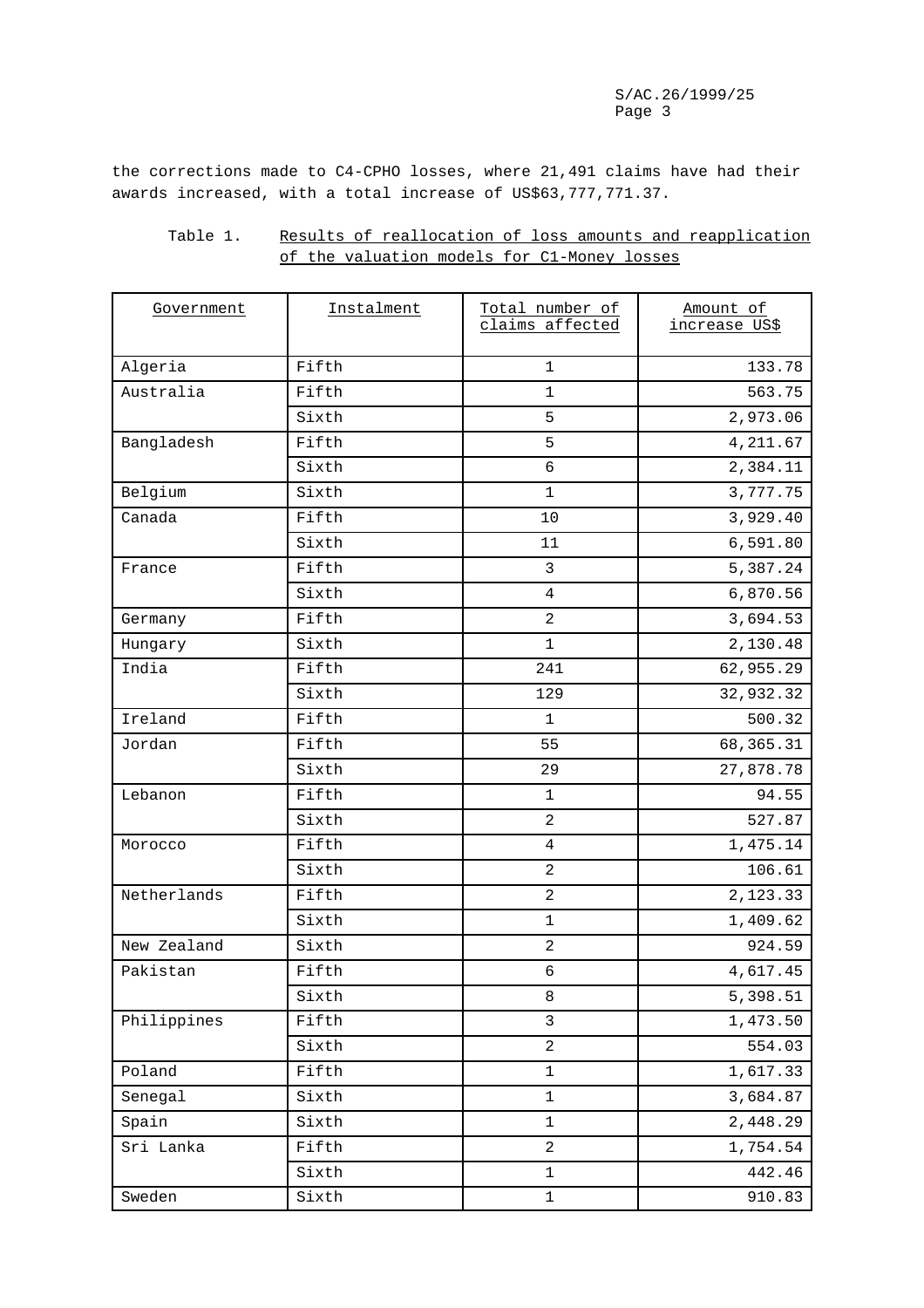| Government                            | Instalment | Total number of<br>claims affected | Amount of<br>increase US\$ |
|---------------------------------------|------------|------------------------------------|----------------------------|
| Switzerland                           | Sixth      | $\mathbf{1}$                       | 815.18                     |
| Thailand                              | Sixth      | 2                                  | 645.38                     |
| Tunisia                               | Fifth      | 5                                  | 1,419.52                   |
|                                       | Sixth      | 7                                  | 2,481.78                   |
| Turkey                                | Fifth      | 2                                  | 3,632.08                   |
|                                       | Sixth      | 3                                  | 3, 312.22                  |
| United Kingdom<br>of Great Britain    | Fifth      | 25                                 | 17,588.22                  |
| and Northern<br>Ireland               | Sixth      | 26                                 | 22,020.59                  |
| United States of                      | Fifth      | 10                                 | 8,878.16                   |
| America                               | Sixth      | 17                                 | 25,462.56                  |
| Yemen                                 | Sixth      | $\overline{2}$                     | 475.13                     |
| Yugoslavia,<br>Federal Republic<br>of | Fifth      | $\mathbf{1}$                       | 1,788.05                   |
| UNDP Jerusalem                        | Fifth      | $\mathbf{1}$                       | 3,485.26                   |
|                                       | Sixth      | $\mathbf{1}$                       | 688.00                     |
| UNDP Washington                       | Fifth      | 4                                  | 1,627.16                   |
|                                       | Sixth      | $\overline{4}$                     | 2,316.07                   |
| UNDP Yemen                            | Sixth      | $\mathbf{1}$                       | 4,631.29                   |
| UNHCR Canada                          | Sixth      | 5                                  | 7,484.99                   |
| UNRWA Gaza                            | Sixth      | $\mathbf{1}$                       | 449.44                     |
| Total                                 |            | 663                                | US\$374,044.76             |

Table 2. Results of reallocation of loss amounts and reapplication of the valuation models for C4-CPHO losses

| Government  | Instalment | Total number of<br>claims affected | Amount of<br>increase US\$ |
|-------------|------------|------------------------------------|----------------------------|
| Afghanistan | Seventh    | 112                                | 132, 141.61                |
| Algeria     | Second     | $\mathbf 1$                        | 9,431.25                   |
|             | Sixth      | 2                                  | 21, 235.85                 |
|             | Seventh    | 2                                  | 3,932.15                   |
| Australia   | Fourth     | 2                                  | 14,426.62                  |
|             | Sixth      | 12                                 | 66,667.94                  |
|             | Seventh    | 7                                  | 22, 183. 37                |
| Austria     | Fifth      | 1                                  | 6,795.62                   |
|             | Sixth      | 3                                  | 29,850.97                  |
| Bahrain     | Fifth      | $\mathfrak{D}$                     | 8,188.35                   |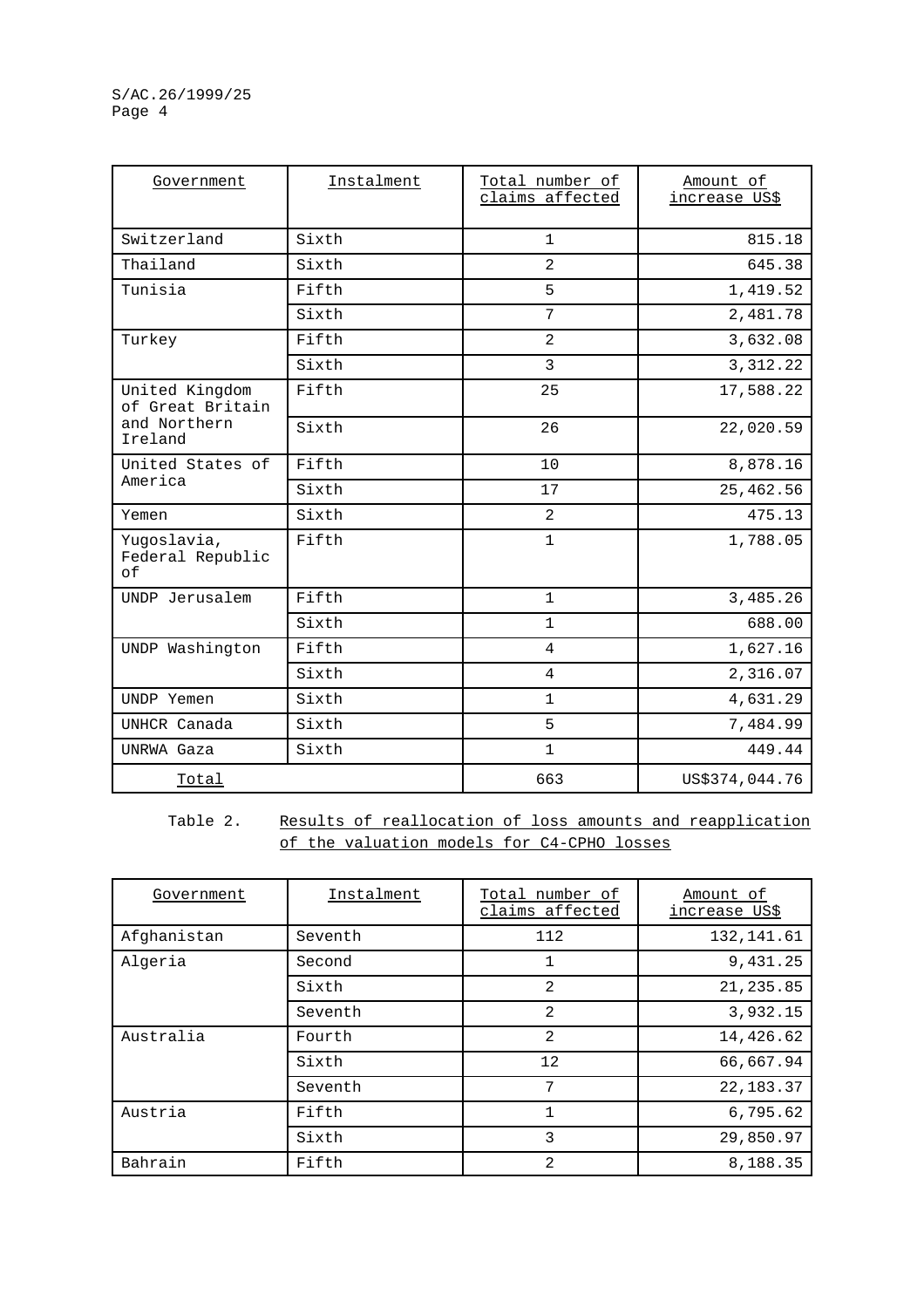| Government             | Instalment | Total number of<br>claims affected | Amount of<br>increase US\$ |
|------------------------|------------|------------------------------------|----------------------------|
| Bangladesh             | Second     | 92                                 | 85,821.17                  |
|                        | Fourth     | 4                                  | 4,130.38                   |
|                        | Fifth      | 132                                | 257,706.96                 |
|                        | Sixth      | 238                                | 442,832.27                 |
|                        | Seventh    | 163                                | 155, 270. 26               |
| Belgium                | Second     | $\mathbf 1$                        | 14,308.63                  |
| Bosnia-<br>Herzegovina | Second     | $\mathbf{1}$                       | 7,288.83                   |
| Bulgaria               | Second     | $\overline{a}$                     | 1,349.88                   |
|                        | Fourth     | $\mathbf 1$                        | 757.62                     |
|                        | Sixth      | 8                                  | 18,937.99                  |
| Canada                 | Second     | 13                                 | 164,697.04                 |
|                        | Fifth      | 24                                 | 294,886.63                 |
|                        | Sixth      | 31                                 | 284,053.70                 |
|                        | Seventh    | 25                                 | 94,989.81                  |
| Chad                   | Fifth      | $\mathbf 1$                        | 5,178.14                   |
| China                  | Sixth      | 5                                  | 8,479.21                   |
|                        | Seventh    | $\mathbf 1$                        | 590.87                     |
| Croatia                | Fifth      | $\mathbf 1$                        | 10,917.34                  |
|                        | Sixth      | $\overline{4}$                     | 17,240.30                  |
|                        | Seventh    | $\overline{2}$                     | 1,121.67                   |
| Czech Republic         | Second     | $\mathbf{3}$                       | 5,214.89                   |
|                        | Fourth     | $\overline{2}$                     | 3,616.01                   |
|                        | Fifth      | $\overline{4}$                     | 12,159.05                  |
|                        | Sixth      | $\mathbf 1$                        | 432.90                     |
| Denmark                | Sixth      | $\overline{a}$                     | 12,403.93                  |
|                        | Seventh    | $1\,$                              | 7,203.35                   |
| Egypt                  | Second     | 713                                | 1,887,719.25               |
|                        | Third      | 466                                | 1,106,651.88               |
|                        | Fourth     | 1,611                              | 5, 171, 224.34             |
|                        | Fifth      | 494                                | 1,138,709.03               |
|                        | Sixth      | 531                                | 2,051,520.08               |
|                        | Seventh    | 2,530                              | 2,613,870.04               |
| Ethiopia               | Sixth      | $\sqrt{2}$                         | 3,003.50                   |
| Finland                | Seventh    | $\mathbf 1$                        | 259.52                     |
| France                 | Fourth     | $\mathbf 1$                        | 1,755.35                   |
|                        | Fifth      | $\overline{4}$                     | 34,181.05                  |
|                        | Sixth      | 8                                  | 54, 234. 43                |
|                        | Seventh    | 17                                 | 58,483.84                  |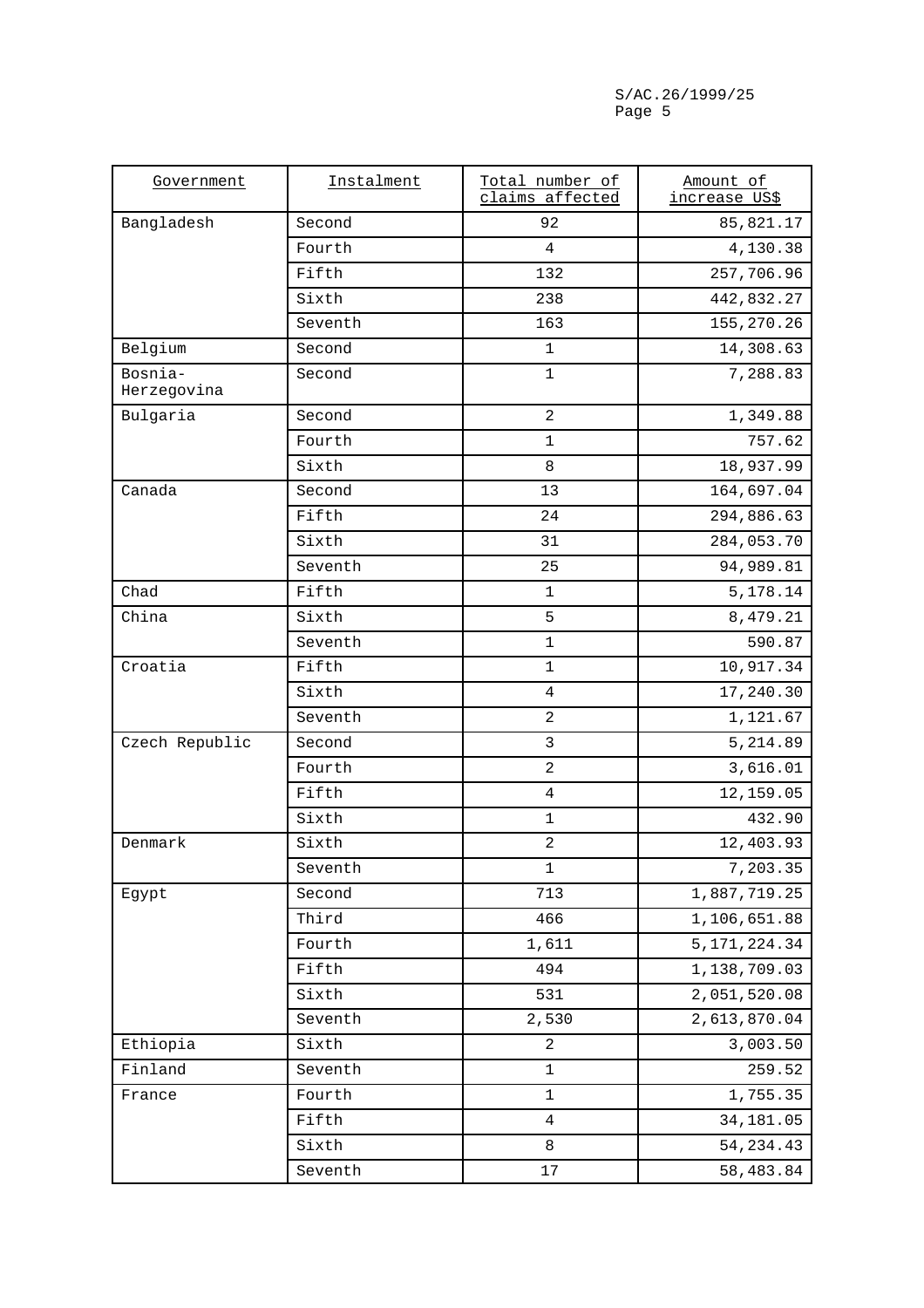| Government    | Instalment | Total number of<br>claims affected | Amount of<br>increase US\$ |
|---------------|------------|------------------------------------|----------------------------|
| Germany       | Second     | $\mathbf{1}$                       | 5,253.60                   |
|               | Fourth     | $\mathbf 1$                        | 15,577.86                  |
|               | Fifth      | 4                                  | 47,159.54                  |
|               | Sixth      | 6                                  | 81,081.16                  |
|               | Seventh    | 5                                  | 20,761.96                  |
| Greece        | Fifth      | $\overline{a}$                     | 15,528.07                  |
|               | Sixth      | $\overline{2}$                     | 15,828.49                  |
| Hungary       | Second     | $\mathsf{3}$                       | 16,783.69                  |
|               | Fourth     | $\mathbf 1$                        | 2, 242.72                  |
|               | Fifth      | $\mathbf 1$                        | 5,989.82                   |
| India         | Second     | 767                                | 2,150,961.14               |
|               | Fourth     | 601                                | 1,028,392.20               |
|               | Fifth      | 1,180                              | 2,435,166.84               |
|               | Sixth      | 1,254                              | 3,201,206.10               |
|               | Seventh    | 1,256                              | 1,036,883.02               |
| Iran, Islamic | Second     | 19                                 | 126,945.94                 |
| Republic of   | Fifth      | 15                                 | 134,082.65                 |
|               | Sixth      | 58                                 | 311,754.39                 |
|               | Seventh    | 117                                | 120,770.68                 |
| Ireland       | Second     | 2                                  | 15,970.54                  |
|               | Fourth     | $\mathbf 1$                        | 7,743.21                   |
|               | Fifth      | $\overline{a}$                     | 8,403.04                   |
|               | Sixth      | 10                                 | 56,813.78                  |
|               | Seventh    | $\mathbf{3}$                       | 11,743.98                  |
| Israel        | Second     | $\mathbf 1$                        | 12,743.27                  |
|               | Seventh    | 14                                 | 49,538.03                  |
| Italy         | Fifth      | 1                                  | 11,732.90                  |
|               | Sixth      | $\overline{4}$                     | 37,823.67                  |
|               | Seventh    | $\overline{c}$                     | 9,222.80                   |
| Japan         | Fourth     | 3                                  | 25, 472.83                 |
|               | Fifth      | $\mathbf 1$                        | 8,376.87                   |
|               | Sixth      | 1                                  | 13, 471.89                 |
| Jordan        | Second     | 85                                 | 488,122.72                 |
|               | Fourth     | 50                                 | 343,730.78                 |
|               | Fifth      | 211                                | 1, 312, 395.53             |
|               | Sixth      | 364                                | 2,463,535.21               |
|               | Seventh    | 826                                | 1,193,689.62               |
| Kenya         | Sixth      | $\mathbf 1$                        | 3,558.15                   |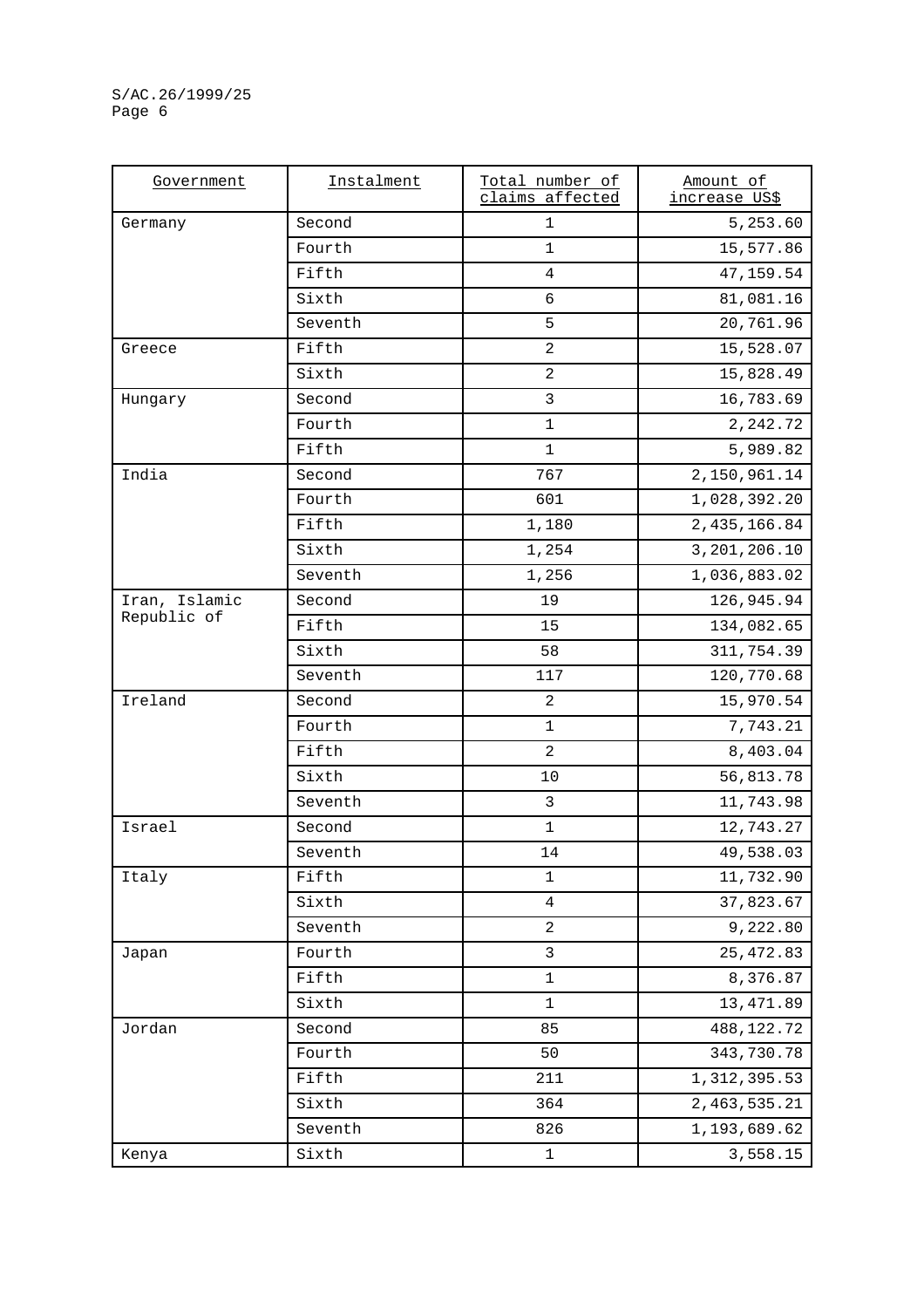| Government  | Instalment | Total number of<br>claims affected | Amount of<br>increase US\$ |
|-------------|------------|------------------------------------|----------------------------|
| Kuwait      | Fourth     | 1,000                              | 9, 257, 956.34             |
|             | Fifth      | 478                                | 4, 404, 498.47             |
|             | Sixth      | 61                                 | 720,892.81                 |
|             | Seventh    | 1,063                              | 2,290,836.12               |
| Lebanon     | Second     | 42                                 | 387, 304.57                |
|             | Fifth      | 17                                 | 142,569.62                 |
|             | Sixth      | 37                                 | 375, 185.46                |
|             | Seventh    | 37                                 | 100,163.94                 |
| Malta       | Sixth      | $\mathbf{1}$                       | 2,024.70                   |
| Mauritius   | Second     | $\mathbf 1$                        | 4,831.56                   |
|             | Fourth     | $\overline{a}$                     | 3,703.42                   |
|             | Sixth      | $\mathbf 1$                        | 5,809.76                   |
|             | Seventh    | $\mathbf{1}$                       | 1,787.80                   |
| Morocco     | Second     | $\mathbf{1}$                       | 5,631.99                   |
|             | Fifth      | $1\,$                              | 15,920.17                  |
|             | Sixth      | $\mathbf{1}$                       | 10,077.30                  |
|             | Seventh    | $\overline{a}$                     | 4,301.14                   |
| Netherlands | Fifth      | $\mathbf 1$                        | 5,110.48                   |
|             | Sixth      | $\mathbf{3}$                       | 43, 328.65                 |
|             | Seventh    | 5                                  | 6,797.69                   |
| New Zealand | Fourth     | $\mathbf{1}$                       | 1,191.99                   |
|             | Fifth      | $1\,$                              | 7,322.29                   |
|             | Sixth      | $\mathbf{1}$                       | 8,769.17                   |
|             | Seventh    | $\overline{a}$                     | 773.12                     |
| Niger       | Second     | $\mathbf 1$                        | 677.39                     |
| Nigeria     | Second     | 6                                  | 5,861.84                   |
|             | Seventh    | 7                                  | 2,543.16                   |
| Norway      | Sixth      | $\mathbf 1$                        | 13, 174. 29                |
|             | Seventh    | $\mathbf 1$                        | 373.05                     |
| Pakistan    | Second     | 8                                  | 27,815.41                  |
|             | Fourth     | 92                                 | 194,548.40                 |
|             | Fifth      | 81                                 | 276,726.69                 |
|             | Sixth      | 254                                | 692,040.85                 |
|             | Seventh    | 254                                | 316,978.43                 |
| Philippines | Second     | 21                                 | 14,733.47                  |
|             | Fourth     | 19                                 | 15,031.46                  |
|             | Fifth      | 142                                | 136,509.77                 |
|             | Sixth      | 172                                | 211, 451.56                |
|             | Seventh    | 166                                | 87,198.94                  |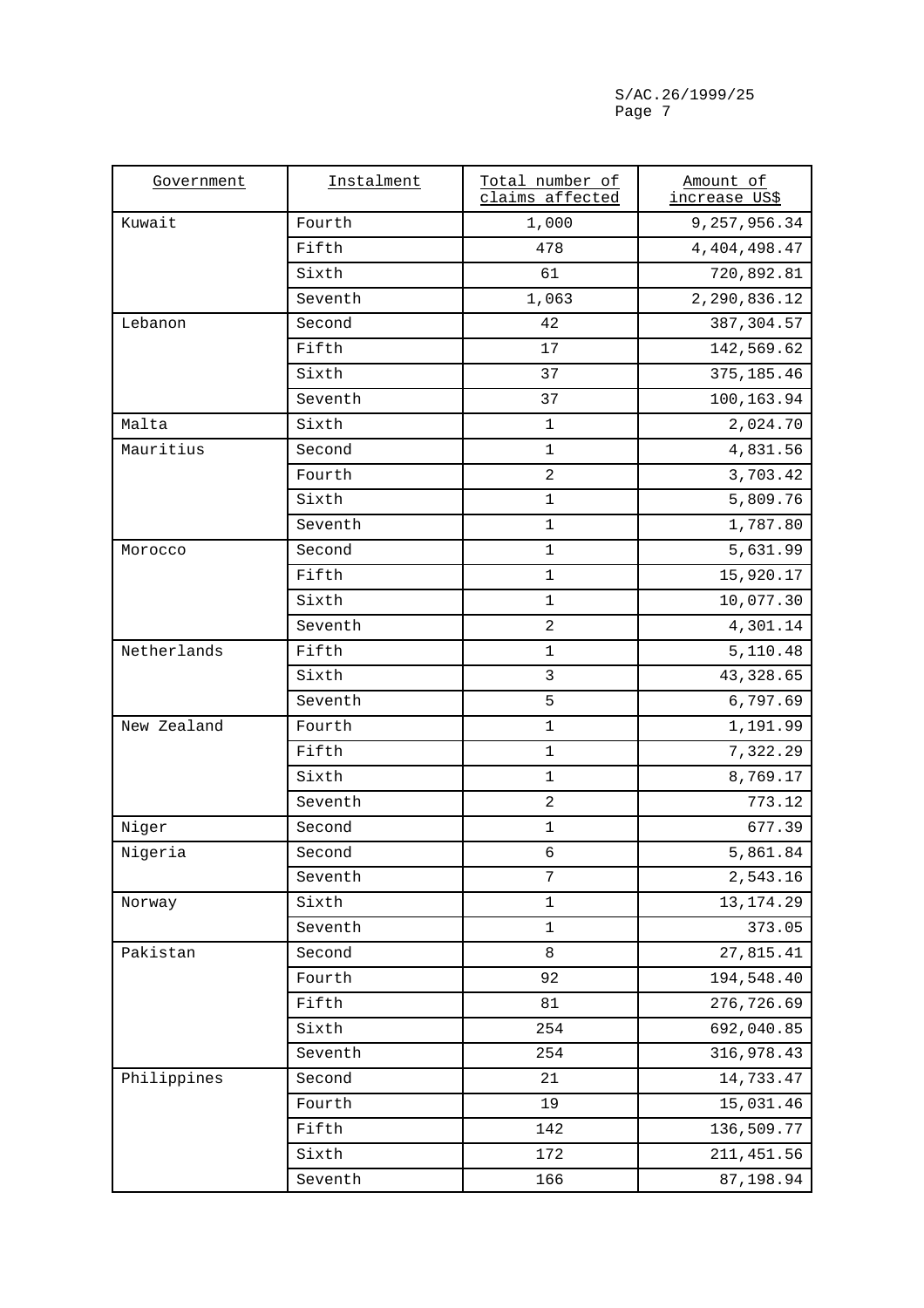| Government   | Instalment | Total number of<br>claims affected | Amount of<br>increase US\$ |
|--------------|------------|------------------------------------|----------------------------|
| Poland       | Second     | $\,8\,$                            | 33,548.23                  |
|              | Fourth     | $\overline{a}$                     | 12,433.83                  |
|              | Fifth      | 2                                  | 11,418.97                  |
|              | Sixth      | 18                                 | 83,838.47                  |
| Republic of  | Second     | $\mathbf 1$                        | 8,504.95                   |
| Korea        | Fifth      | $\overline{4}$                     | 50,708.21                  |
|              | Sixth      | $\epsilon$                         | 57,937.18                  |
| Sierra Leone | Second     | $\mathbf{1}$                       | 13, 264.63                 |
|              | Seventh    | $\mathbf 1$                        | 4,800.76                   |
| Slovakia     | Fourth     | $\mathbf 1$                        | 1,187.47                   |
|              | Seventh    | $\mathbf 1$                        | 68.84                      |
| Somalia      | Sixth      | $\overline{4}$                     | 13,340.23                  |
|              | Seventh    | 5                                  | 5,024.99                   |
| Spain        | Sixth      | $\mathbf 1$                        | 13,498.33                  |
|              | Seventh    | $\mathbf{1}$                       | 3,843.67                   |
| Sri Lanka    | Second     | 55                                 | 30,202.79                  |
|              | Fifth      | 205                                | 110,512.51                 |
|              | Sixth      | 183                                | 110,048.77                 |
|              | Seventh    | 284                                | 99,978.51                  |
| Sudan        | Second     | 52                                 | 115, 473. 41               |
|              | Fifth      | 200                                | 411, 271.18                |
|              | Sixth      | 209                                | 538,199.28                 |
|              | Seventh    | 118                                | 77,163.01                  |
| Sweden       | Second     | $\sqrt{6}$                         | 60,432.74                  |
|              | Fifth      | $\overline{c}$                     | 21,649.92                  |
|              | Sixth      | 8                                  | 80,167.35                  |
|              | Seventh    | $\overline{a}$                     | 10,319.19                  |
| Switzerland  | Sixth      | $\overline{a}$                     | 11,855.22                  |
| Syrian Arab  | Fifth      | 315                                | 876,678.86                 |
| Republic     | Sixth      | 470                                | 2,168,004.62               |
|              | Seventh    | 264                                | 244, 137. 10               |
| Thailand     | Second     | $1\,$                              | 997.40                     |
|              | Fifth      | $\overline{2}$                     | 6,487.54                   |
|              | Sixth      | 5                                  | 17,597.26                  |
|              | Seventh    | $\mathbf 1$                        | 1,056.81                   |
| Tunisia      | Second     | 3                                  | 22,533.00                  |
|              | Fourth     | $\overline{a}$                     | 19,274.55                  |
|              | Fifth      | 6                                  | 60,943.31                  |
|              | Sixth      | 20                                 | 160,656.14                 |
|              | Seventh    | 55                                 | 109,592.95                 |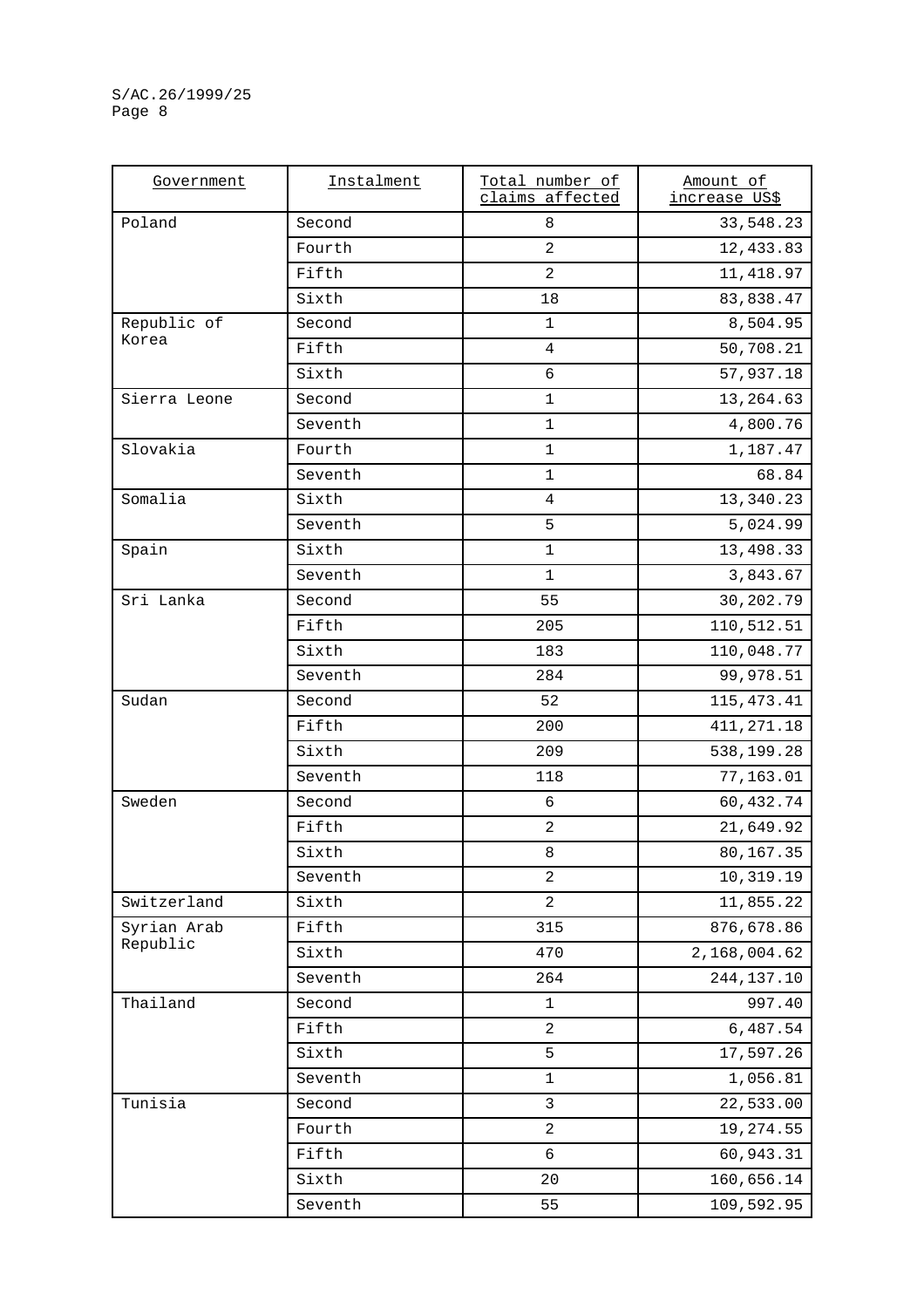| Government                       | Instalment | Total number of<br>claims affected | Amount of<br><u>increase US\$</u> |
|----------------------------------|------------|------------------------------------|-----------------------------------|
| Turkey                           | Second     | 7                                  | 54,778.55                         |
|                                  | Fourth     | $\mathbf{3}$                       | 13,813.07                         |
|                                  | Fifth      | 8                                  | 76,161.11                         |
|                                  | Sixth      | $\overline{4}$                     | 51,384.50                         |
|                                  | Seventh    | 5                                  | 7,547.52                          |
| Tanzania                         | Sixth      | $\mathbf 1$                        | 7,302.14                          |
| Uganda                           | Sixth      | $\mathbf{1}$                       | 67.62                             |
| United Kingdom                   | Second     | 15                                 | 98,402.37                         |
| of Great Britain<br>and Northern | Fourth     | 29                                 | 224,662.80                        |
| Ireland                          | Fifth      | 55                                 | 460,882.39                        |
|                                  | Sixth      | 103                                | 780,493.31                        |
|                                  | Seventh    | 105                                | 449,284.96                        |
| United States of                 | Second     | 16                                 | 146,826.69                        |
| America                          | Fourth     | 18                                 | 152,100.06                        |
|                                  | Fifth      | 55                                 | 539,602.45                        |
|                                  | Sixth      | 87                                 | 815, 170. 15                      |
|                                  | Seventh    | 58                                 | 218, 244.81                       |
| Vietnam                          | Sixth      | $\mathbf{1}$                       | 7,874.01                          |
| Yemen                            | Second     | 14                                 | 28,866.28                         |
|                                  | Fifth      | 14                                 | 90,813.21                         |
|                                  | Sixth      | 48                                 | 91,599.22                         |
|                                  | Seventh    | 69                                 | 54,600.70                         |
| Yugoslavia,                      | Second     | $\mathbf 1$                        | 7,787.62                          |
| Federal Republic<br>оf           | Fourth     | $\mathbf{1}$                       | 5,812.11                          |
|                                  | Sixth      | $\mathbf{3}$                       | 21,410.97                         |
|                                  | Seventh    | $\mathbf 1$                        | 312.07                            |
| UNDP Jerusalem                   | Second     | $\mathbf{1}$                       | 13,900.21                         |
|                                  | Fifth      | $\overline{a}$                     | 24, 354.59                        |
|                                  | Sixth      | 17                                 | 180,727.91                        |
|                                  | Seventh    | $\overline{4}$                     | 10,585.00                         |
| UNDP Kuwait                      | Sixth      | 3                                  | 23,670.94                         |
|                                  | Seventh    | $\mathbf 1$                        | 2,723.87                          |
| UNDP Washington                  | Second     | $\mathbf{3}$                       | 29,780.47                         |
|                                  | Fifth      | $\mathbf{3}$                       | 28,445.66                         |
|                                  | Sixth      | $\overline{4}$                     | 25, 358.38                        |
|                                  | Seventh    | $\mathbf 1$                        | 1,174.12                          |
| UNDP Yemen                       | Second     | 2                                  | 2,292.26                          |
|                                  | Sixth      | $\mathbf 1$                        | 4009.56                           |
|                                  | Seventh    | $\mathbf 1$                        | 252.63                            |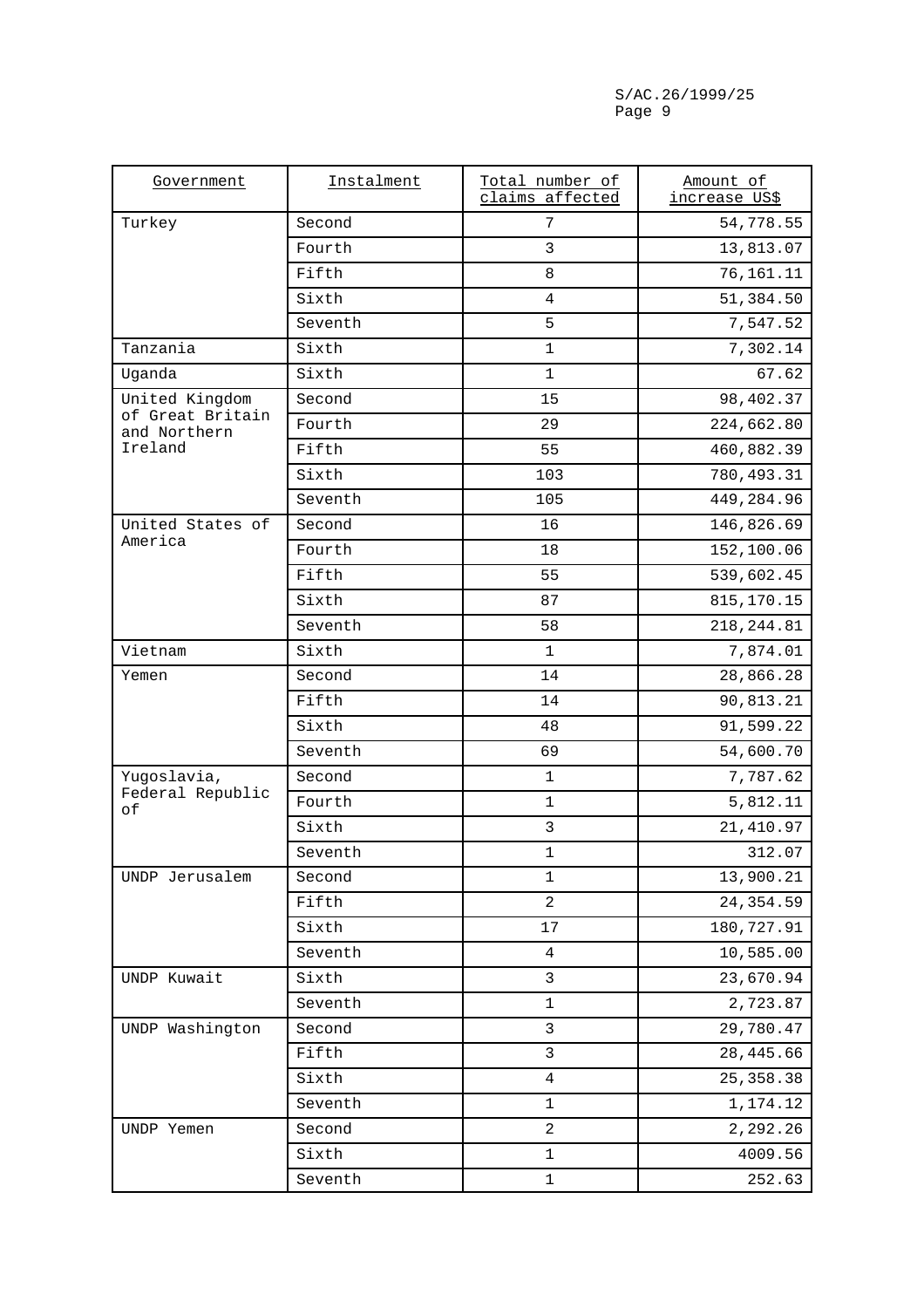| Government   | Instalment | Total number of<br>claims affected | Amount of<br>increase US\$ |
|--------------|------------|------------------------------------|----------------------------|
| UNHCR Canada | Fifth      | $\overline{2}$                     | 24,007.37                  |
|              | Sixth      | 5                                  | 48, 493. 48                |
| UNHCR Geneva | Second     |                                    | 2,333.55                   |
|              | Fourth     |                                    | 6,540.29                   |
| UNRWA Gaza   | Second     | 4                                  | 28, 347. 38                |
|              | Fifth      |                                    | 14,365.38                  |
|              | Sixth      | 16                                 | 183,969.43                 |
|              | Seventh    | 26                                 | 41,019.18                  |
| Total        |            | 21,491                             | 63, 777, 771.37            |

### 2. Transfer of loss elements from duplicate claims to the related processed claims

9. Pursuant to the direction of the category "C" Panel in its seventh report (S/AC.26/1999/11, paras. 54 to 59), the secretariat transferred loss element data contained in 198 duplicate claims to the corresponding processed claims that were missing the relevant data. Following the transfer of this data, the claims were then reprocessed. The claim awards for the 198 claims have been revised accordingly, with a total increased award amount of US\$1,940,190.27**.**

| Government  | Instalment | Total number of<br>claims affected | Amount of<br>increase US\$ |
|-------------|------------|------------------------------------|----------------------------|
| Eqypt       | Fourth     | 2                                  | 50,968.59                  |
|             | Sixth      | 172                                | 1,679,577.78               |
|             | Seventh    | 8                                  | 79,293.98                  |
| India       | Sixth      | 4                                  | 24,186.91                  |
| Jordan      | Second     | $\mathbf{1}$                       | 3,633.22                   |
|             | Fourth     | $\mathbf{1}$                       | 6,574.39                   |
|             | Sixth      | 3                                  | 43,841.93                  |
|             | Seventh    | 5                                  | 32,967.13                  |
| Pakistan    | Seventh    | $\mathbf{1}$                       | 16,850.63                  |
| Philippines | Seventh    | $\mathbf{1}$                       | 2,295.71                   |
| Total       |            | 198                                | 1,940,190.27               |

| Results of the transfer of missing loss element data | Table 3. |  |  |  |  |  |  |  |  |
|------------------------------------------------------|----------|--|--|--|--|--|--|--|--|
|------------------------------------------------------|----------|--|--|--|--|--|--|--|--|

### 3. Correction of technical defects in claims for C6-Salary losses

10. Through the ongoing application of the methodology developed by the Panel in its sixth instalment report (S/AC.26/1998/6, paragraphs 28 to 35), the secretariat identified an additional 663 claims as being eligible for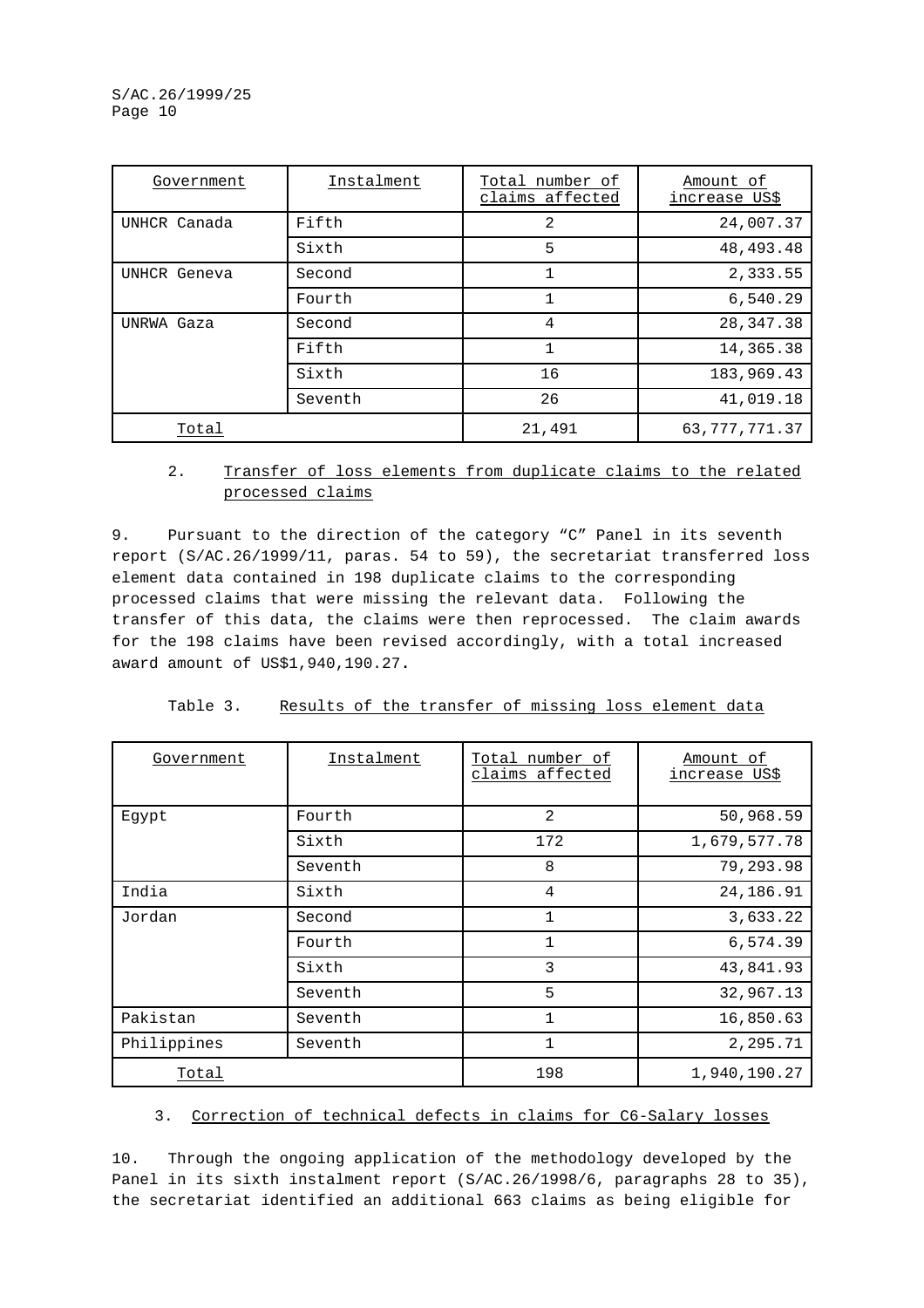C6-Salary losses. These claims were originally determined to be not eligible for compensation due to the fact that the electronic claim form did not indicate the country of employment as either Iraq or Kuwait. Based on the methodology developed by the Panel, the secretariat conducted a review of those claims where the relevant field had not been completed. As a result of that review, the secretariat was able to determine from other information contained in the claim form that the claimants were either employed in Iraq or Kuwait or were otherwise eligible for compensation for C6-Salary losses.

11. The C6-Salary corrections have resulted in a total increase of US\$4,774,638.23.

| Government | Instalment | Total number of<br>claims affected | Amount of<br>increase US\$ |
|------------|------------|------------------------------------|----------------------------|
| Eqypt      | Sixth      | 655                                | 4,685,774.38               |
| Israel     | Sixth      |                                    | 23,093.75                  |
|            | Seventh    | 5                                  | 65,770.10                  |
| Totals     |            | 663                                | 4,774,638.23               |

#### Table 4. Corrections of C6-Salary losses

#### 5. Other miscellaneous category "C" claims corrections

12. In the course of entering the loss element and recommendation data for the 2,873 claims in the first instalment into electronic format, the secretariat discovered that, due to a typographical error, one claim for a motor vehicle loss ("C4-MV") for which the category "C" Panel had awarded compensation in the first instalment had been inadvertently omitted from the first instalment results. As a result, the award amount for one claim for the United States should be increased by US\$8,377.00.

13. In the course of its review of the C6-Salary losses, as identified in paragraphs 10-11, supra, the secretariat detected typographical errors in three claims previously reported to Israel. As a result, one claim for C4- CPHO losses that was reported in the sixth instalment and two claims for mental pain and anguish resulting from serious personal injury ("C2-MPA") that were reported in the seventh instalment have been corrected.

14. Pursuant to the revised methodology for loss of support claims ("C3- Support" losses), established by the Panel in its report on the seventh instalment (S/AC.26/1999/11, paragraphs 160 to 176), eight claims reported in the first instalment that were found to have other eligible claimants in the seventh instalment for the same C3-Support losses, have had their award amounts recalculated and reapportioned equally among all eligible claimants.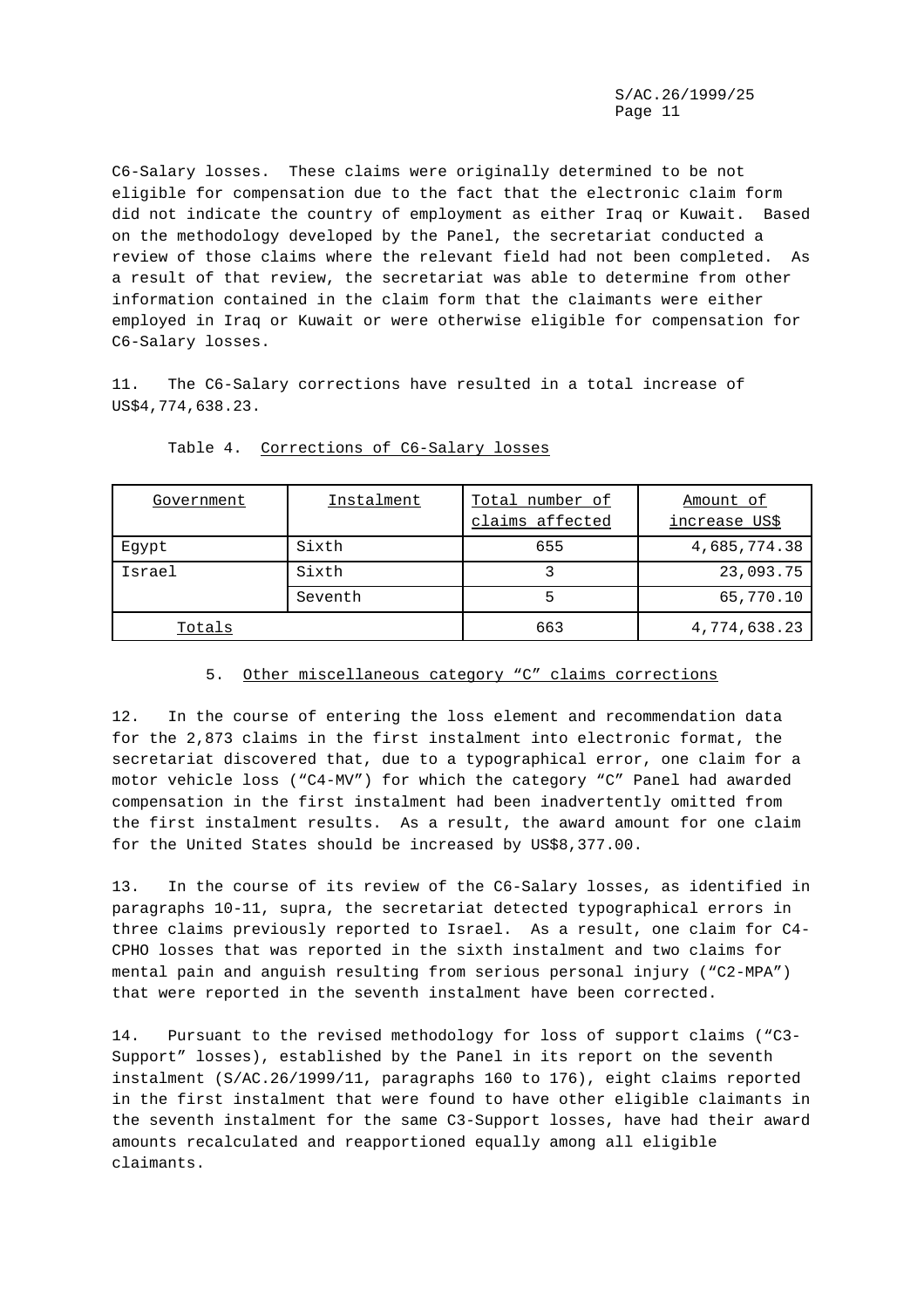15. As a result of the recalculation of award amounts for C3-Support losses, claims for mental pain and anguish located on page "C3" of the claim form ("C3-MPA" losses) for seven of the eight claims were also recalculated in order to take into account the additional family members identified in the seventh instalment.

16. At the request of the Government of Canada and with the agreement of the United Nations Development Programme (UNDP) in Yemen, one claim submitted by UNDP Yemen and approved in the sixth instalment has been transferred to the Government of Canada. 17.

| Country or<br>international<br>organization | Number of<br>claims<br>reported | Previous total<br>recommended<br>award (US\$) | Corrected<br>number of<br>claims | Corrected<br>total<br>recommended<br>award (US\$) |
|---------------------------------------------|---------------------------------|-----------------------------------------------|----------------------------------|---------------------------------------------------|
| Canada                                      | 240                             | 9,019,289.33                                  | 2.41                             | 9,036,904.12                                      |
| UNDP Yemen                                  | 1 9                             | 240,087.73                                    | 18                               | 222, 472.94                                       |

Table 5. Correction of submitting entity

18. Based on the above miscellaneous corrections, the following table identifies the net increase in award amounts.

19. Based on the above miscellaneous corrections, the following table identifies the net increase in award amounts.

| Government                                                 | Instalment | Total number of<br>claims affected | Amount of net<br>increase (US\$) a/ |
|------------------------------------------------------------|------------|------------------------------------|-------------------------------------|
| Israel                                                     | Sixth      |                                    | 22,101.16                           |
|                                                            | Seventh    | $\mathfrak{D}$                     | 7,500.00                            |
| Kuwait                                                     | First      | 6                                  | 15,380.00                           |
| United Kingdom of<br>Great Britian and<br>Northern Ireland | First      |                                    | 0.00                                |
| United States of<br>America                                | First      | 2                                  | 8,377.00                            |
| Total                                                      |            | 12                                 | 53,358.16                           |

Table 6. Miscellaneous category "C" claims corrections

\_\_\_\_\_\_\_\_\_\_\_\_\_\_\_\_\_\_\_\_\_\_\_\_\_

a/ Most calculated amounts for C3-Support had exceeded the US\$100,000 category limitation prior to correction. When the corrected calculations also exceeded US\$100,000, there was no net effect on actual awards for first instalment claimants.

<sup>20.</sup> The adjusted claim awards and the total revised recommended awards for category "C" claims are located in tables 1-8 of annex II.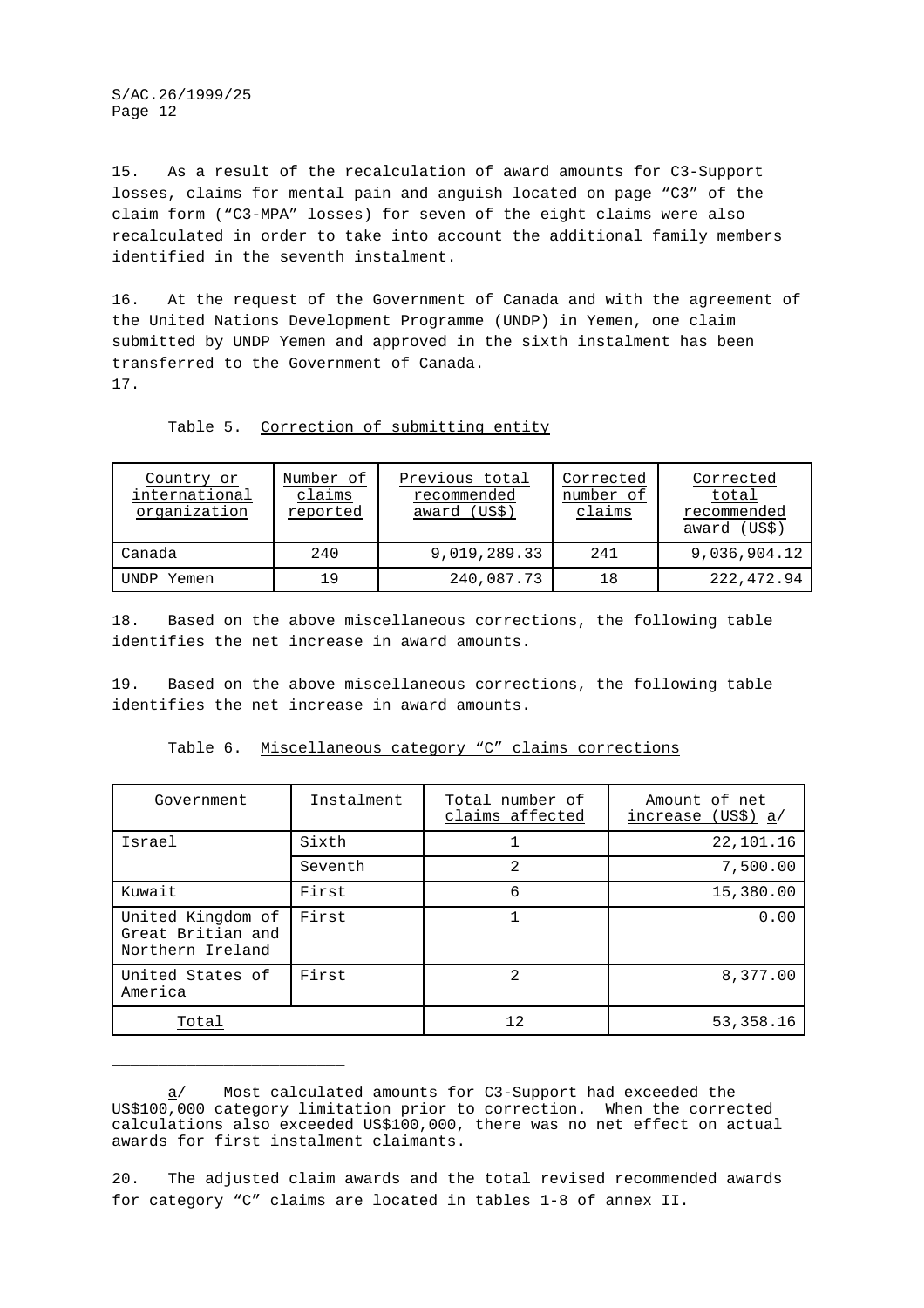#### III. OTHER CORRECTIONS

21. Due to a clerical error, a correction to the text of the report and recommendations made by the Panel of Commissioners concerning the seventh instalment of individual claims for damages up to US\$100,000 (category "C" claims) (S/AC.26/1999/11) is required:

(a) Paragraph 317(b) of the report should read:

"for an amount claimed in excess of US\$20,000, the total award should be 96 per cent of the amount claimed"; and

(b) Paragraph 318(b) of the report should read:

"for an amount claimed in excess of US\$20,000, the total award should be 90 per cent of the amount claimed".

22. This correction has no effect on the recommended claim awards reported, as the calculations applied by the category "C" Panel of Commissioners were based on the methodology as described therein.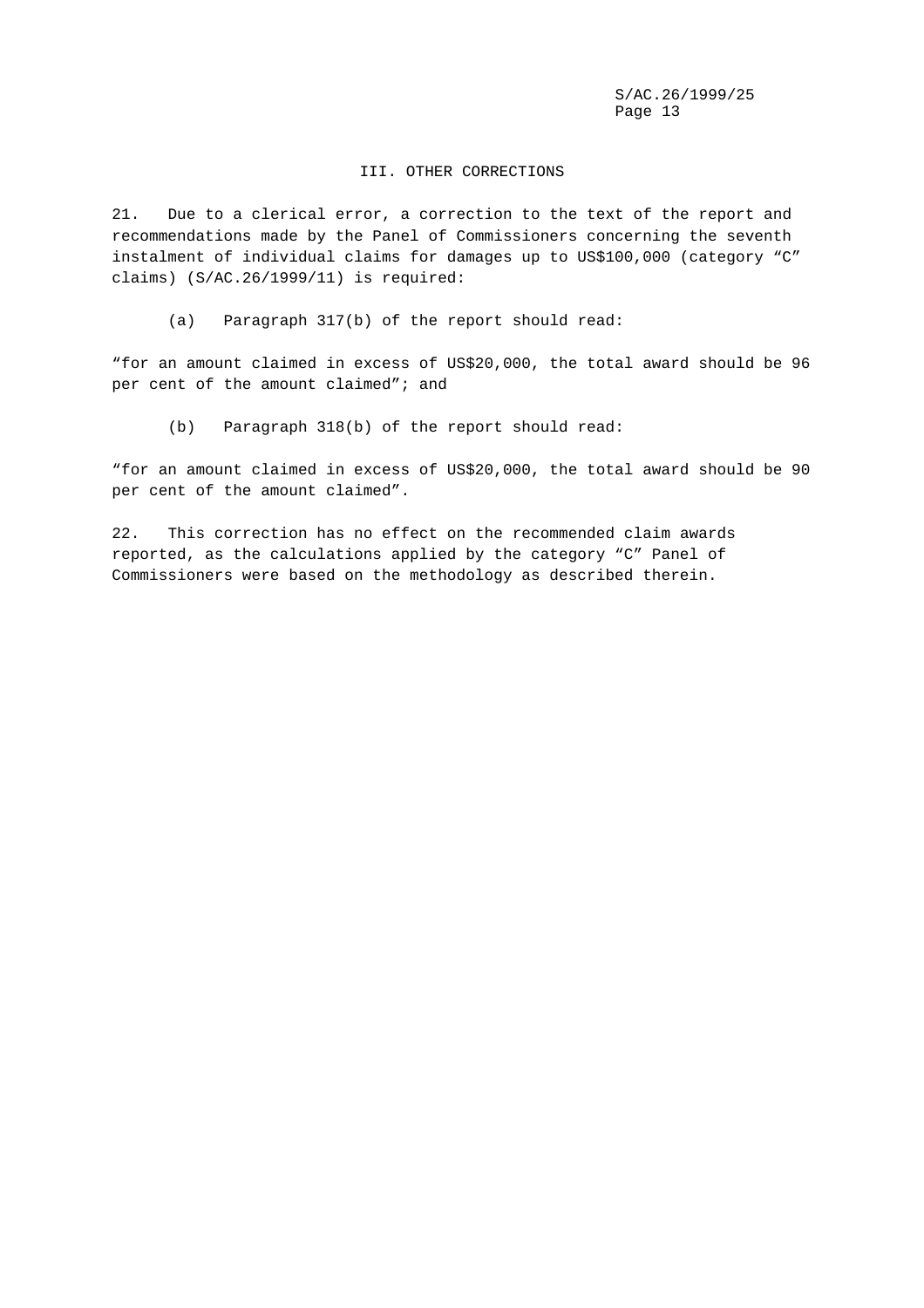#### Annex I

### CORRECTED CATEGORY "A" CLAIM AWARDS

1. Based on the corrections reported in paragraphs 2 and 3, supra, the category "A" claims aggregate corrected amounts per country, by claim instalment, are as follows:

Table 1. Fifth instalment category "A" claims corrections

| Country or<br>international<br>organization | Previous total<br>recommended award<br>(US\$) | Corrected total<br>recommended award<br>(US\$) |
|---------------------------------------------|-----------------------------------------------|------------------------------------------------|
| Algeria                                     | 19,500.00                                     | 18,000.00                                      |
| Bangladesh                                  | 52,561,500.00                                 | 52,276,500.00                                  |
| Egypt                                       | 217,268,500.00                                | 216,586,000.00                                 |
| Ethiopia                                    | 226,500.00                                    | 171,000.00                                     |
| Finland                                     | 23,000.00                                     | 20,000.00                                      |
| France                                      | 133,500.00                                    | 130,500.00                                     |
| Germany                                     | 37,000.00                                     | 34,000.00                                      |
| India                                       | 150, 113, 000.00                              | 147,801,500.00                                 |
| Iran                                        | 3,835,500.00                                  | 3,736,500.00                                   |
| Jordan                                      | 17,425,000.00                                 | 17, 213, 500.00                                |
| Kuwait                                      | 39,883,500.00                                 | 39,876,000.00                                  |
| Pakistan                                    | 23,185,000.00                                 | 22,955,500.00                                  |
| Sudan                                       | 38,721,500.00                                 | 38,636,000.00                                  |
| Syrian Arab Republic                        | 27,003,000.00                                 | 26,775,000.00                                  |
| Tanzania                                    | 49,000.00                                     | 44,500.00                                      |
| Thailand                                    | 10,631,000.00                                 | 10,592,000.00                                  |
| Tunisia                                     | 338,500.00                                    | 329,500.00                                     |
| Yemen                                       | 29,208,500.00                                 | 29,045,000.00                                  |
| UNDP Jerusalem                              | 75,500.00                                     | 72,500.00                                      |
| UNHCR Canada                                | 64,000.00                                     | 55,000.00                                      |
| UNRWA Gaza                                  | 754,000.00                                    | 736,000.00                                     |

### Table 2. Sixth instalment category "A" claims corrections

| Country or<br>international<br>organization | Previous total<br>recommended award<br>(US\$) | Corrected total<br>recommended award<br>(US\$) |
|---------------------------------------------|-----------------------------------------------|------------------------------------------------|
| Bahrain                                     | 28,500.00                                     | 27,000.00                                      |
| Bangladesh                                  | 66,288,500.00                                 | 65,943,500.00                                  |
| Canada                                      | 67,000.00                                     | 64,000.00                                      |
| Eqypt                                       | 18,711,000.00                                 | 18,651,000.00                                  |
| Ethiopia                                    | 94,000.00                                     | 77,500.00                                      |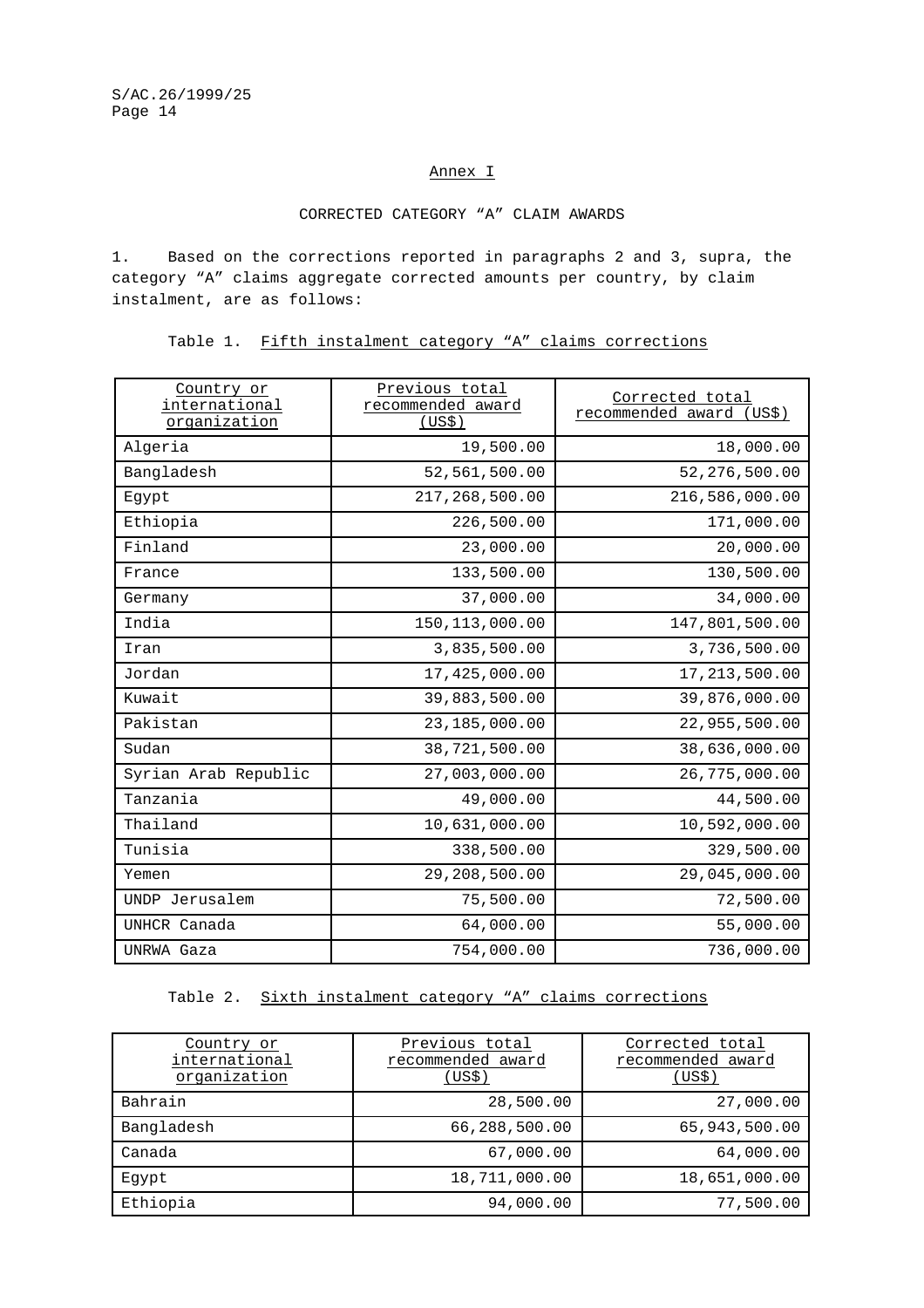| Country or<br>international<br>organization  | Previous total<br>recommended award<br>(US\$) | Corrected total<br>recommended award<br>(US\$) |
|----------------------------------------------|-----------------------------------------------|------------------------------------------------|
| France                                       | 24,500.00                                     | 23,000.00                                      |
| India                                        | 17,978,000.00                                 | 17,418,500.00                                  |
| Iran                                         | 5,626,500.00                                  | 5,565,000.00                                   |
| Jordan                                       | 18,735,000.00                                 | 17,527,500.00                                  |
| Kuwait                                       | 17,166,500.00                                 | 17,136,500.00                                  |
| Mauritius                                    | 4,000.00                                      | 2,500.00                                       |
| Morocco                                      | 2,575,000.00                                  | 2,561,500.00                                   |
| Netherlands                                  | 8,000.00                                      | 5,000.00                                       |
| Pakistan                                     | 46,859,500.00                                 | 46,279,000.00                                  |
| Philippines                                  | 60,951,000.00                                 | 60,810,000.00                                  |
| Poland                                       | 2,038,000.00                                  | 2,032,000.00                                   |
| Republic of Korea                            | 63,500.00                                     | 60,500.00                                      |
| Syrian Arab Republic                         | 5,285,500.00                                  | 5,176,000.00                                   |
| Thailand                                     | 2,260,500.00                                  | 2,248,500.00                                   |
| The former Yugoslav<br>Republic of Macedonia | 12,000.00                                     | 10,500.00                                      |
| Tunisia                                      | 1,891,500.00                                  | 1,824,000.00                                   |
| Turkey                                       | 1,554,000.00                                  | 1,552,500.00                                   |
| Yemen                                        | 1,859,500.00                                  | 1,841,500.00                                   |
| UNDP Washington                              | 4,000.00                                      | 2,500.00                                       |
| UNDP Yemen                                   | 799,000.00                                    | 695,500.00                                     |
| UNRWA Gaza                                   | 47,000.00                                     | 42,500.00                                      |

2. Based on the above corrections, the revised category "A" claim total recommended awards by instalment are as follows:

|  | Table 3. Revised total recommended awards for category "A" claims |  |  |  |
|--|-------------------------------------------------------------------|--|--|--|
|  |                                                                   |  |  |  |

| Instalment | Previous total<br>recommended award<br><u>(US\$) a</u> / | Corrected total<br>recommended award<br>(US\$) |
|------------|----------------------------------------------------------|------------------------------------------------|
| First      | 189,633,000.00                                           | 189,633,000.00                                 |
| Second     | 641, 352, 500.00                                         | 641, 352, 500.00                               |
| Third      | 531,571,000.00                                           | 531,571,000.00                                 |
| Fourth     | 734,839,000.00                                           | 734,839,000.00                                 |
| Fifth      | 789,843,000.00                                           | 785,391,000.00                                 |
| Sixth      | 320,542,000.00                                           | 317,188,000.00                                 |
| Special    | 2,554,500.00                                             | 2,554,500.00                                   |

a/ The previous total recommended award amounts in this column include the initial awards approved by the Governing Council in its

\_\_\_\_\_\_\_\_\_\_\_\_\_\_\_\_\_\_\_\_\_\_\_\_\_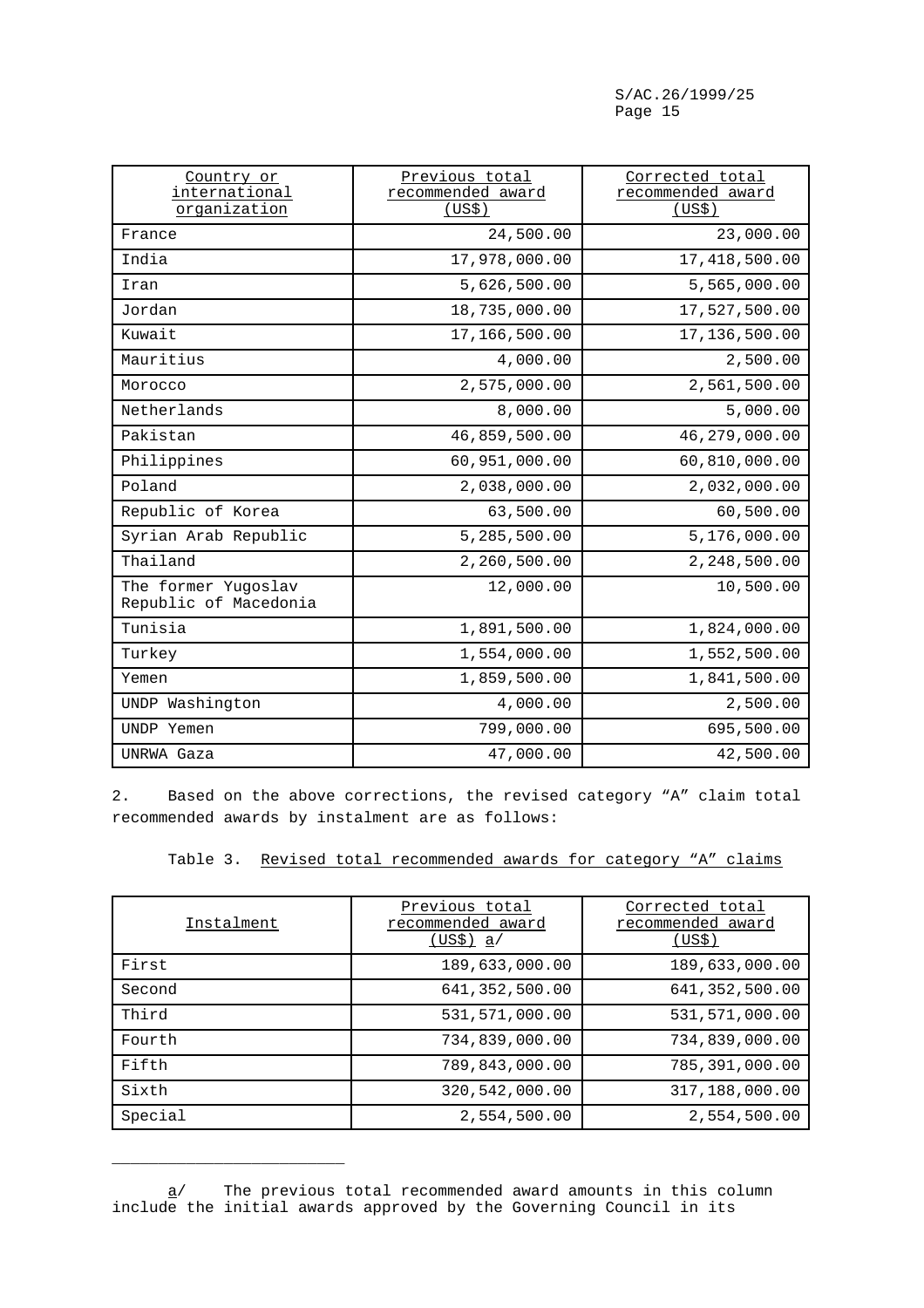decisions 22, 28, 29, 31, 33, 38 and 67 (S/AC.26/Dec.22 (1994), S/AC.26/Dec.28 (1995), S/AC.26/Dec.29 (1995), S/AC.26/Dec.31 (1995), S/AC.26/Dec.33 (1995), S/AC.26/Dec.38 (1996) and S/AC.26/Dec.67 (1999)) and subsequent corrections approved by the Governing Council in its decisions 42, 44, 51, 54, 57, 71 and 79 (S/AC.26/Dec.42 (1997), S/AC.26/Dec.44 (1997), S/AC.26/Dec.51 (1998), S/AC.26/Dec.54 (1998), S/AC.26/Dec.57 (1998), S/AC.26/Dec.71 (1999) and (S/AC.26/Dec.79 (1999).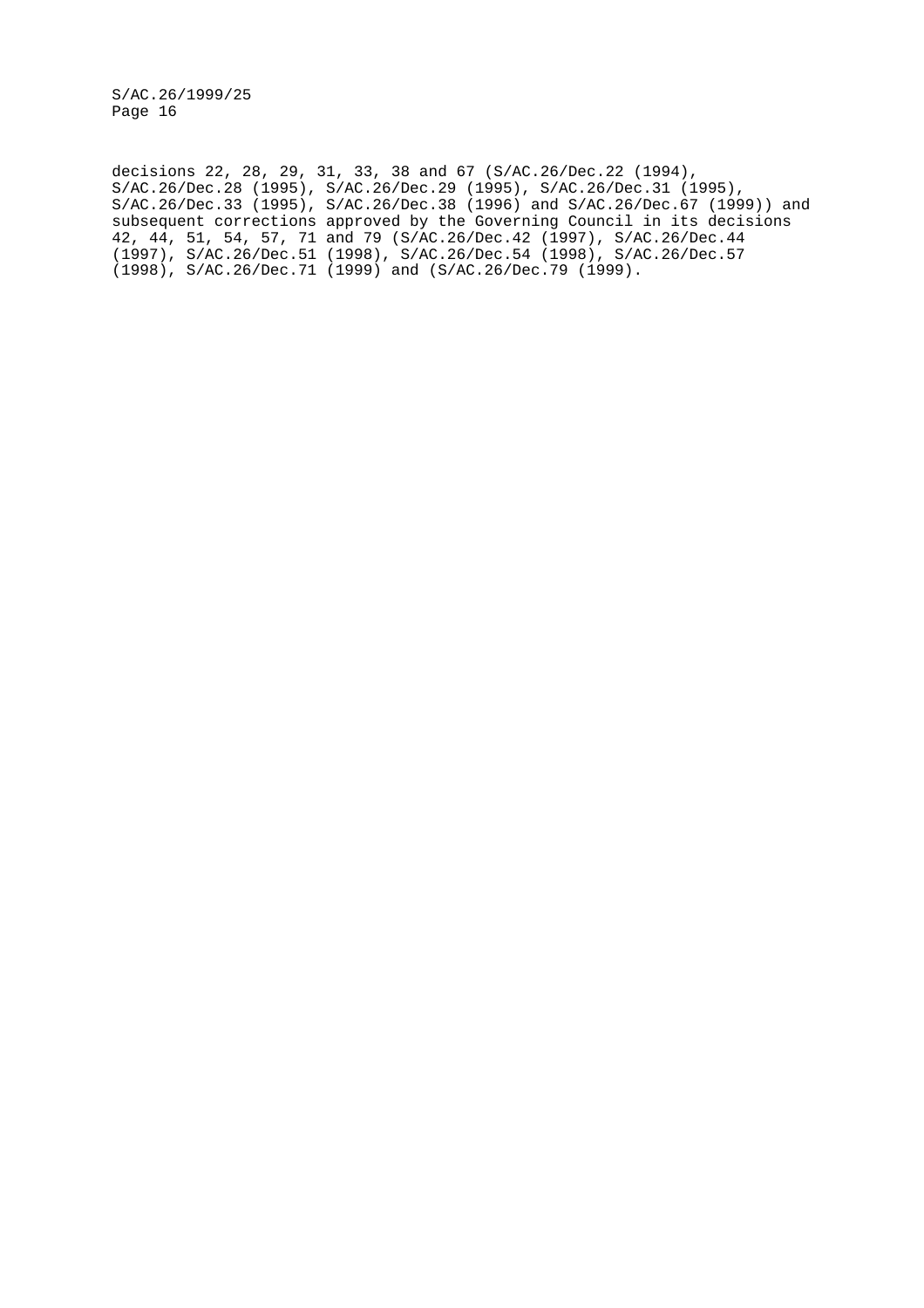### Annex II

#### CORRECTED CATEGORY "C" CLAIM AWARDS

1. Based on the corrections reported in paragraphs 4-18, supra, the category "C" claims aggregate corrected amounts per country, by claim instalment, are as follows:

Table 1. First instalment category "C" claims corrections

| Country or<br>international<br>organization                | Previous total<br>recommended award (US\$) | Corrected total<br>recommended award (US\$)<br>a |
|------------------------------------------------------------|--------------------------------------------|--------------------------------------------------|
| Kuwait                                                     | 11,387,878.00                              | 11,403,258.00                                    |
| United Kingdom of Great<br>Britain and Northern<br>Ireland | 5,310,759.00                               | no net change                                    |
| United States of<br>America                                | 10,514,246.00                              | 10,522,623.00                                    |

a/ Most calculated amounts for C3-Support had exceeded the US\$100,000 category limitation prior to correction. When the corrected calculations also exceeded US\$100,000, there was no net effect on actual awards for first instalment claimants.

\_\_\_\_\_\_\_\_\_\_\_\_\_\_\_\_\_\_\_\_\_\_\_\_\_

Table 2. Second instalment category "C" claims corrections

| Country or<br><u>international</u><br>organization | Previous total<br>recommended award<br>(US\$) | Corrected total<br>recommended award (US\$) |
|----------------------------------------------------|-----------------------------------------------|---------------------------------------------|
| Algeria                                            | 37, 114.35                                    | 46,545.60                                   |
| Bangladesh                                         | 12,075,690.51                                 | 12, 161, 510.90                             |
| Belgium                                            | 61,039.01                                     | 75,347.64                                   |
| Bosnia-Herzegovina                                 | 108,334.70                                    | 115,623.54                                  |
| Bulgaria                                           | 221,970.34                                    | 223, 320. 23                                |
| Canada                                             | 3,858,309.58                                  | 4,023,006.62                                |
| Czech Republic                                     | 597,251.57                                    | 602,466.46                                  |
| Eqypt                                              | 131,970,764.32                                | 133,858,483.49                              |
| Germany                                            | 240,543.56                                    | 245,797.13                                  |
| Hungary                                            | 284,051.27                                    | 300,834.96                                  |
| India                                              | 68, 214, 211.58                               | 70,365,172.62                               |
| Iran, Islamic Republic<br>оf                       | 3, 473, 975.51                                | 3,600,921.62                                |
| Ireland                                            | 312,920.95                                    | 328,891.47                                  |
| Israel                                             | 38,710.74                                     | 51,454.01                                   |
| Jordan                                             | 38, 175, 535.58                               | 38,667,291.51                               |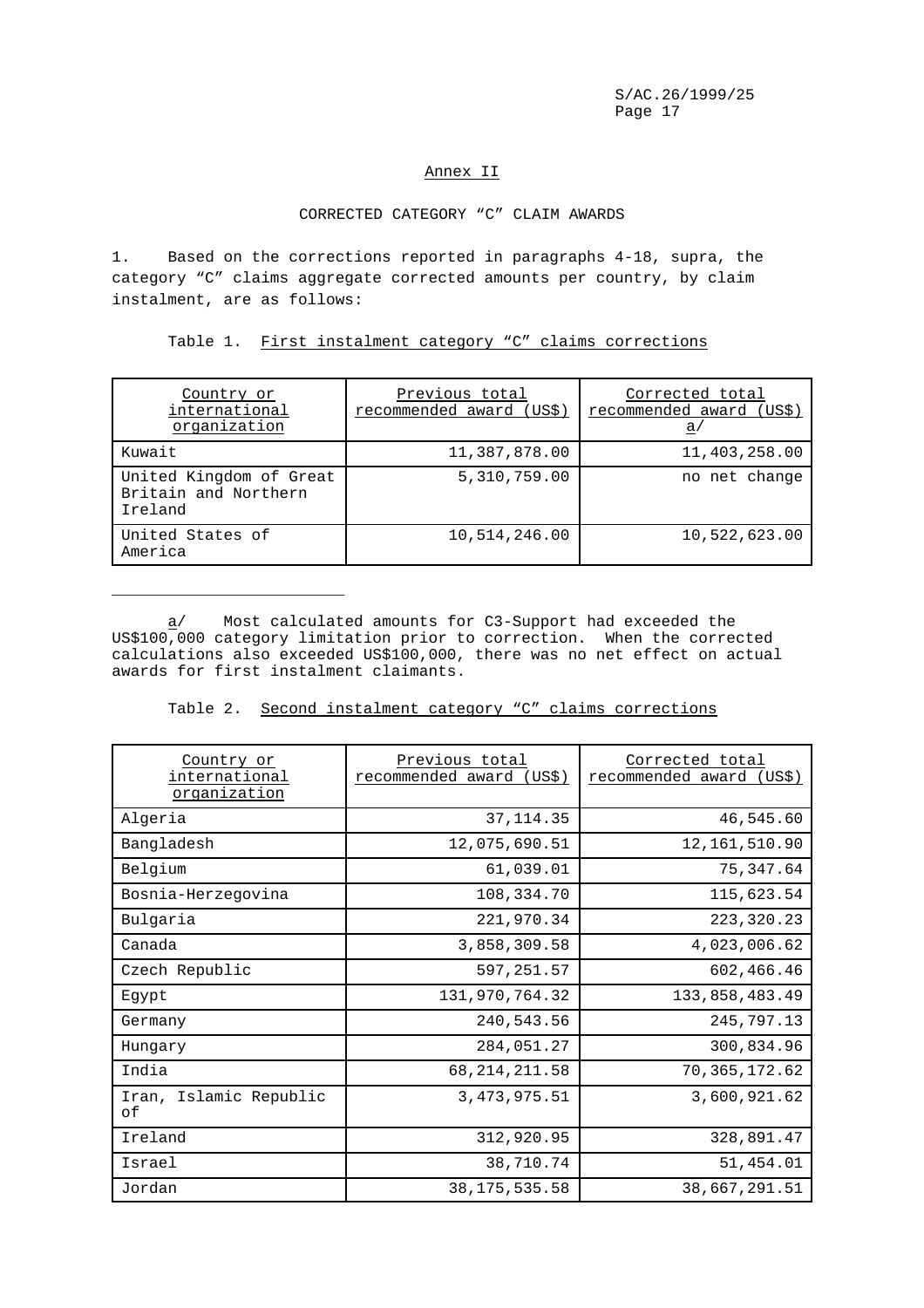| Country or<br>international<br>organization                | Previous total<br>recommended award (US\$) | Corrected total<br>recommended award (US\$) |
|------------------------------------------------------------|--------------------------------------------|---------------------------------------------|
| Lebanon                                                    | 26, 145, 188. 38                           | 26,532,492.94                               |
| Mauritius                                                  | 42,073.53                                  | 46,905.09                                   |
| Morocco                                                    | 36,573.30                                  | 42,205.30                                   |
| Niger                                                      | 12,182.40                                  | 12,859.80                                   |
| Nigeria                                                    | 51,781.38                                  | 57,643.21                                   |
| Pakistan                                                   | 2,084,889.72                               | 2, 112, 705. 12                             |
| Philippines                                                | 1, 315, 241. 12                            | 1,329,974.64                                |
| Poland                                                     | 2,192,825.30                               | 2, 226, 373.57                              |
| Republic of Korea                                          | 294,728.17                                 | 303, 233. 11                                |
| Sierra Leone                                               | 92, 314.38                                 | 105,579.01                                  |
| Sri Lanka                                                  | 687, 376.12                                | 717,578.88                                  |
| Sudan                                                      | 5,102,065.15                               | 5, 217, 538.58                              |
| Sweden                                                     | 645,202.97                                 | 705,635.71                                  |
| Thailand                                                   | 198,090.17                                 | 199,087.58                                  |
| Tunisia                                                    | 626,575.96                                 | 649,108.96                                  |
| Turkey                                                     | 1,790,473.80                               | 1,845,252.36                                |
| United Kingdom of Great<br>Britain and Northern<br>Ireland | 4,571,331.91                               | 4,669,734.28                                |
| United States of<br>America                                | 4,851,112.78                               | 4,997,939.56                                |
| Yemen                                                      | 2,880,796.23                               | 2,909,662.60                                |
| Yugoslavia, Federal<br>Republic of                         | 248,582.62                                 | 256,370.24                                  |
| UNDP Jerusalem                                             | 620,982.03                                 | 634,882.24                                  |
| UNDP Washington                                            | 241,798.27                                 | 271,578.74                                  |
| UNDP Yemen                                                 | 654,706.32                                 | 656,998.58                                  |
| UNHCR Geneva                                               | 37,760.87                                  | 40,094.41                                   |
| UNRWA Gaza                                                 | 740,395.05                                 | 768,742.42                                  |

Table 3. Third instalment category "C" claims corrections

| Country or    | Previous total           | Corrected total             |
|---------------|--------------------------|-----------------------------|
| international | recommended award (US\$) | recommended award<br>(US\$) |
| organization  |                          |                             |
| Eqypt         | 115,378,505.21           | 116, 485, 154.77            |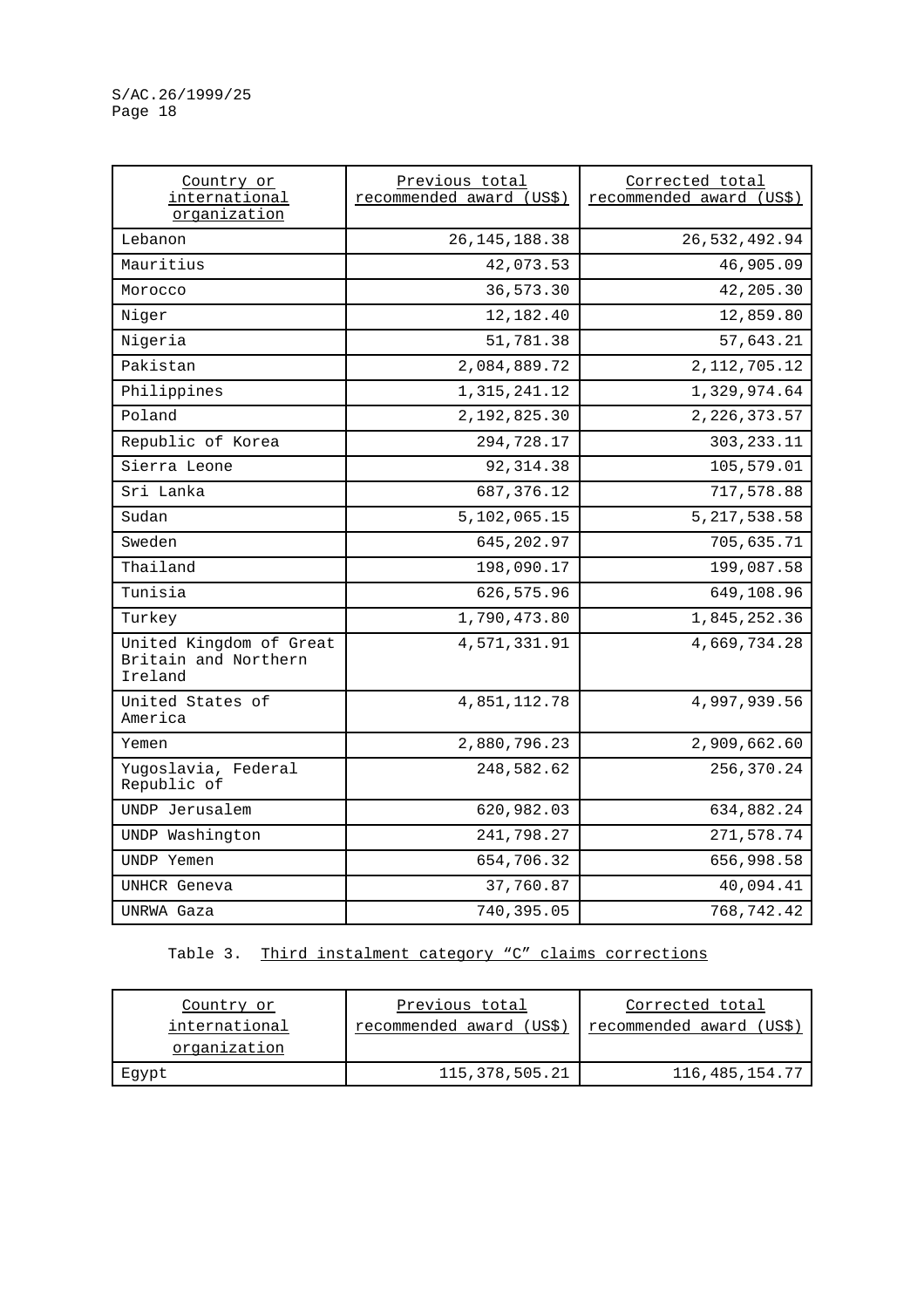| Country or<br>international<br>organization                | Previous total<br>recommended award (US\$) | Corrected total<br>recommended award (US\$) |
|------------------------------------------------------------|--------------------------------------------|---------------------------------------------|
| Australia                                                  | 122,481.32                                 | 136,907.94                                  |
| Bangladesh                                                 | 782,755.06                                 | 786,885.44                                  |
| Bulgaria                                                   | 85,558.62                                  | 86, 316.24                                  |
| Czech Republic                                             | 155,531.10                                 | 159,147.11                                  |
| Egypt                                                      | 119, 711, 643.43                           | 124, 933, 836.21                            |
| France                                                     | 492,132.20                                 | 493,887.55                                  |
| Germany                                                    | 566,928.16                                 | 582,506.02                                  |
| Hungary                                                    | 123,238.70                                 | 125,481.42                                  |
| India                                                      | 44,851,833.72                              | 45,880,225.91                               |
| Ireland                                                    | 502,371.34                                 | 510, 114.55                                 |
| Japan                                                      | 851,168.11                                 | 876,640.94                                  |
| Jordan                                                     | 23,857,531.37                              | 24, 207, 836.54                             |
| Kuwait                                                     | 409, 227, 615.37                           | 418, 485, 571.52                            |
| Mauritius                                                  | 25,647.68                                  | 29, 351.10                                  |
| New Zealand                                                | 79,478.21                                  | 80,670.20                                   |
| Pakistan                                                   | 11,812,923.50                              | 12,007,471.90                               |
| Philippines                                                | 712, 314.51                                | 727, 345.97                                 |
| Poland                                                     | 243, 154.44                                | 255,588.27                                  |
| Slovakia                                                   | 60,003.67                                  | 61,191.14                                   |
| Tunisia                                                    | 156, 314.93                                | 175,589.48                                  |
| Turkey                                                     | 1,257,021.33                               | 1,270,834.40                                |
| United Kingdom of Great<br>Britain and Northern<br>Ireland | 13,005,244.53                              | 13, 229, 907.33                             |
| United States of<br>America                                | 5,542,379.86                               | 5,694,479.92                                |
| Yugoslavia, Federal<br>Republic of                         | 19,771.44                                  | 25,583.55                                   |
| UNHCR Geneva                                               | 21, 249.45                                 | 27,789.74                                   |

# Table 4. Fourth instalment category "C" claims corrections

# Table 5. Fifth instalment category "C" claims corrections

| Country or<br>international<br>organization | Previous total<br>recommended award (US\$) | Corrected total<br>recommended award (US\$) |
|---------------------------------------------|--------------------------------------------|---------------------------------------------|
| Algeria                                     | 27,036.50                                  | 27,170.28                                   |
| Australia                                   | 114,460.74                                 | 115,024.49                                  |
| Austria                                     | 20,789.17                                  | 27,584.79                                   |
| Bahrain                                     | 75,675.21                                  | 83,863.56                                   |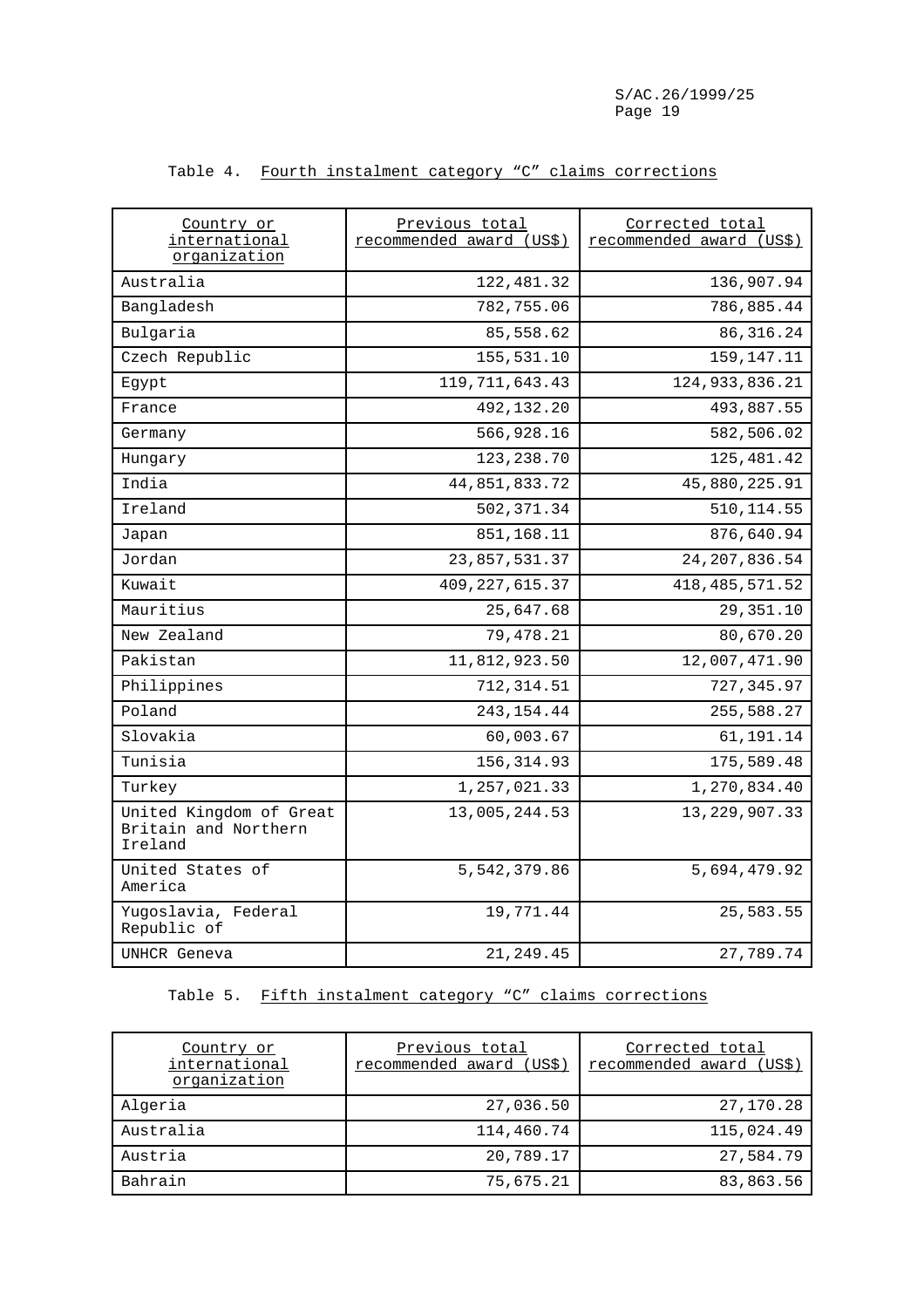| Country or<br>international<br>organization                | Previous total<br>recommended award (US\$) | Corrected total<br>recommended award (US\$) |  |
|------------------------------------------------------------|--------------------------------------------|---------------------------------------------|--|
| Bangladesh                                                 | 9,772,278.32                               | 10,034,196.94                               |  |
| Canada                                                     | 974,360.88                                 | 1,273,176.89                                |  |
| Chad                                                       | 4,616.79                                   | 9,794.93                                    |  |
| Croatia                                                    | 36,847.76                                  | 47,765.10                                   |  |
| Czech Republic                                             | 134, 365. 26                               | 146,524.31                                  |  |
| Egypt                                                      | 85,050,545.00                              | 86, 189, 253.95                             |  |
| France                                                     | 173,929.82                                 | 213,498.11                                  |  |
| Germany                                                    | 168,194.58                                 | 219,048.65                                  |  |
| Greece                                                     | 67,924.84                                  | 83, 452.91                                  |  |
| Hungary                                                    | 60,841.05                                  | 66,830.87                                   |  |
| India                                                      | 65,200,543.03                              | 67,698,665.21                               |  |
| Iran, Islamic Republic<br>оf                               | 468,658.75                                 | 602,741.40                                  |  |
| Ireland                                                    | 84,478.70                                  | 93,382.06                                   |  |
| Italy                                                      | 85,401.04                                  | 97,133.94                                   |  |
| Japan                                                      | 15,904.82                                  | 24, 281.69                                  |  |
| Jordan                                                     | 92,708,375.12                              | 94,089,135.96                               |  |
| Kuwait                                                     | 324, 811, 289.59                           | 329, 215, 788.04                            |  |
| Lebanon                                                    | 2,266,094.07                               | 2,408,758.24                                |  |
| Morocco                                                    | 59,554.30                                  | 76,949.61                                   |  |
| Netherlands                                                | 57,180.05                                  | 64, 413.86                                  |  |
| New Zealand                                                | 39,669.72                                  | 64, 413.86                                  |  |
| Pakistan                                                   | 7,577,923.64                               | 7,859,267.78                                |  |
| Philippines                                                | 7,733,835.78                               | 7,871,819.05                                |  |
| Poland                                                     | 31, 433.14                                 | 44, 469. 44                                 |  |
| Republic of Korea                                          | 123,601.31                                 | 174,309.52                                  |  |
| Sri Lanka                                                  | 2,220,398.86                               | 2,332,665.91                                |  |
| Sudan                                                      | 15,548,269.29                              | 15,959,540.47                               |  |
| Sweden                                                     | 34,874.88                                  | 56,524.80                                   |  |
| Syrian Arab Republic                                       | 99, 451, 240.61                            | 100, 327, 919.47                            |  |
| Thailand                                                   | 60,134.54                                  | 66,622.08                                   |  |
| Tunisia                                                    | 204,829.96                                 | 267, 192. 79                                |  |
| Turkey                                                     | 223, 531.45                                | 303, 324.64                                 |  |
| United Kingdom of Great<br>Britain and Northern<br>Ireland | 2,169,078.28                               | 2,647,548.89                                |  |
| United States of<br>America                                | 2,018,256.74                               | 2,566,737.35                                |  |
| Yemen                                                      | 562,016.48                                 | 652,829.69                                  |  |
| Yugoslavia, Federal<br>Republic of                         | 840.17                                     | 2,628.12                                    |  |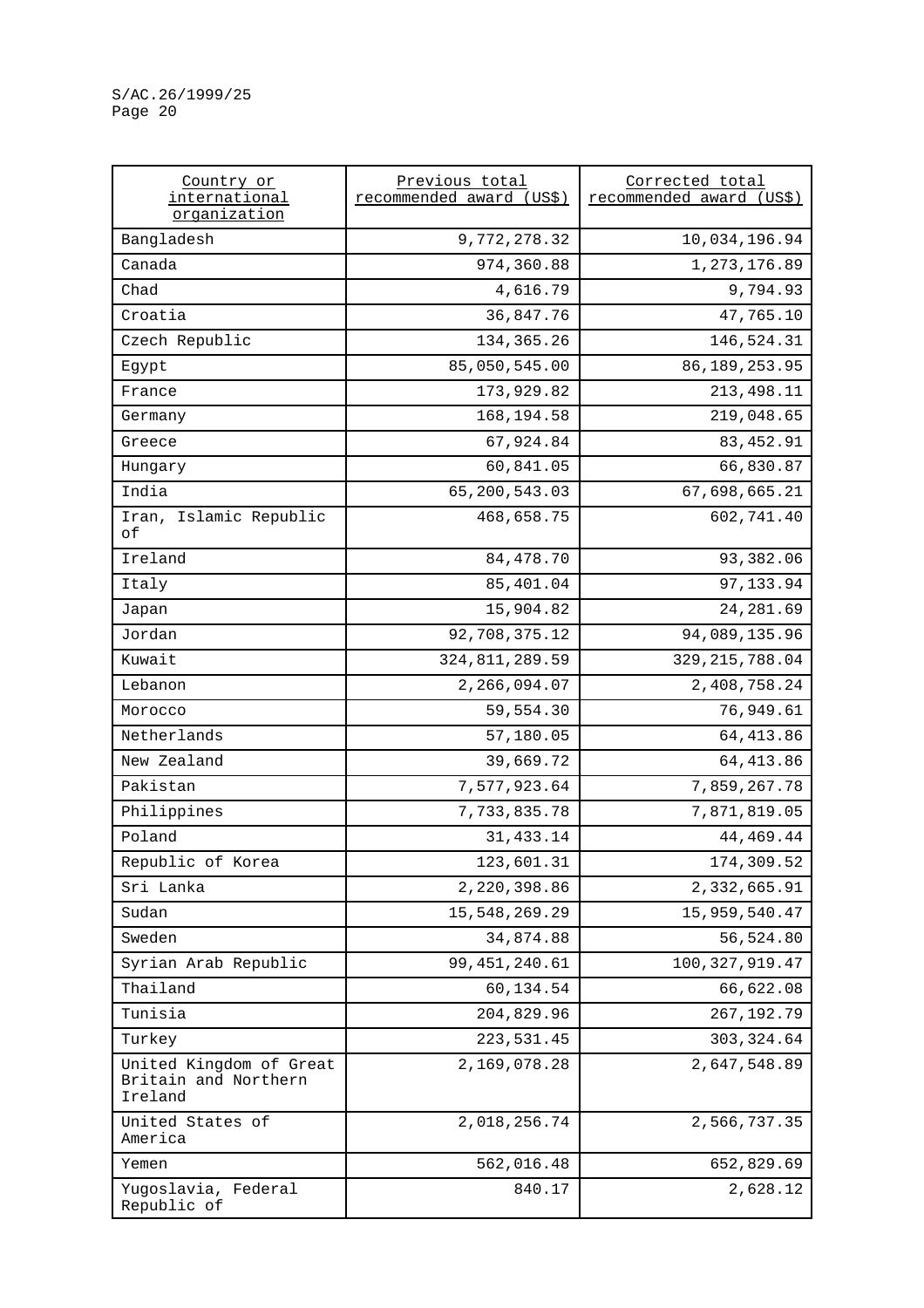| Country or<br>international<br>organization | Previous total<br>recommended award<br>(US\$) | Corrected total<br>recommended award (US\$) |
|---------------------------------------------|-----------------------------------------------|---------------------------------------------|
| UNDP Jerusalem                              | 82,928.25                                     | 110,768.10                                  |
| UNDP Washington                             | 148,196.89                                    | 178,269.71                                  |
| UNHCR Canada                                | 52,787.08                                     | 76,794.45                                   |
| UNRWA Gaza                                  | 25,993.46                                     | 40,358.84                                   |

Table 6. Sixth instalment category "C" claims corrections

| Country or<br>international<br>organization | Previous total<br>recommended award (US\$) | Corrected total<br>recommended award (US\$) |
|---------------------------------------------|--------------------------------------------|---------------------------------------------|
| Algeria                                     | 219, 416.53                                | 240,652.38                                  |
| Australia                                   | 1,329,423.45                               | 1,399,064.45                                |
| Austria                                     | 766,921.27                                 | 796,772.24                                  |
| Bangladesh                                  | 21,008,549.75                              | 21, 453, 766.13                             |
| Belgium                                     | 128,595.47                                 | 132, 373. 22                                |
| Bulgaria                                    | 446,062.03                                 | 465,000.02                                  |
| Canada                                      | 9,019,289.33                               | 9,327,549.62                                |
| China                                       | 235,396.65                                 | 243,875.86                                  |
| Croatia                                     | 168,945.18                                 | 186, 185. 48                                |
| Czech Republic                              | 85,692.53                                  | 86, 125. 43                                 |
| Denmark                                     | 199,555.86                                 | 211,959.79                                  |
| Egypt                                       | 89, 431, 308. 21                           | 97,707,560.65                               |
| Ethiopia                                    | 1,091,293.09                               | 1,094,296.59                                |
| France                                      | 2,698,702.88                               | 2,759,807.87                                |
| Germany                                     | 1,802,402.49                               | 1,883,483.65                                |
| Greece                                      | 462,643.74                                 | 478, 472.23                                 |
| Hungary                                     | 495, 425.51                                | 497,555.99                                  |
| India                                       | 101,556,613.24                             | 104,814,938.57                              |
| Iran, Islamic Republic<br>оf                | 12,339,925.67                              | 12,651,680.06                               |
| Ireland                                     | 1,270,494.10                               | 1,327,307.88                                |
| Israel                                      | 132,392.01                                 | 177,586.52                                  |
| Italy                                       | 942,036.00                                 | 979,859.67                                  |
| Japan                                       | 402,369.09                                 | 415,840.98                                  |
| Jordan                                      | 177,883,052.22                             | 180, 418, 308.14                            |
| Kenya                                       | 22,789.72                                  | 26, 347.87                                  |
| Kuwait                                      | 45, 197, 094.88                            | 45, 917, 987.69                             |
| Lebanon                                     | 11, 476, 497.37                            | 11,852,210.70                               |
| Malta                                       | 39,025.32                                  | 41,050.02                                   |
| Mauritius                                   | 107,486.80                                 | 113,296.56                                  |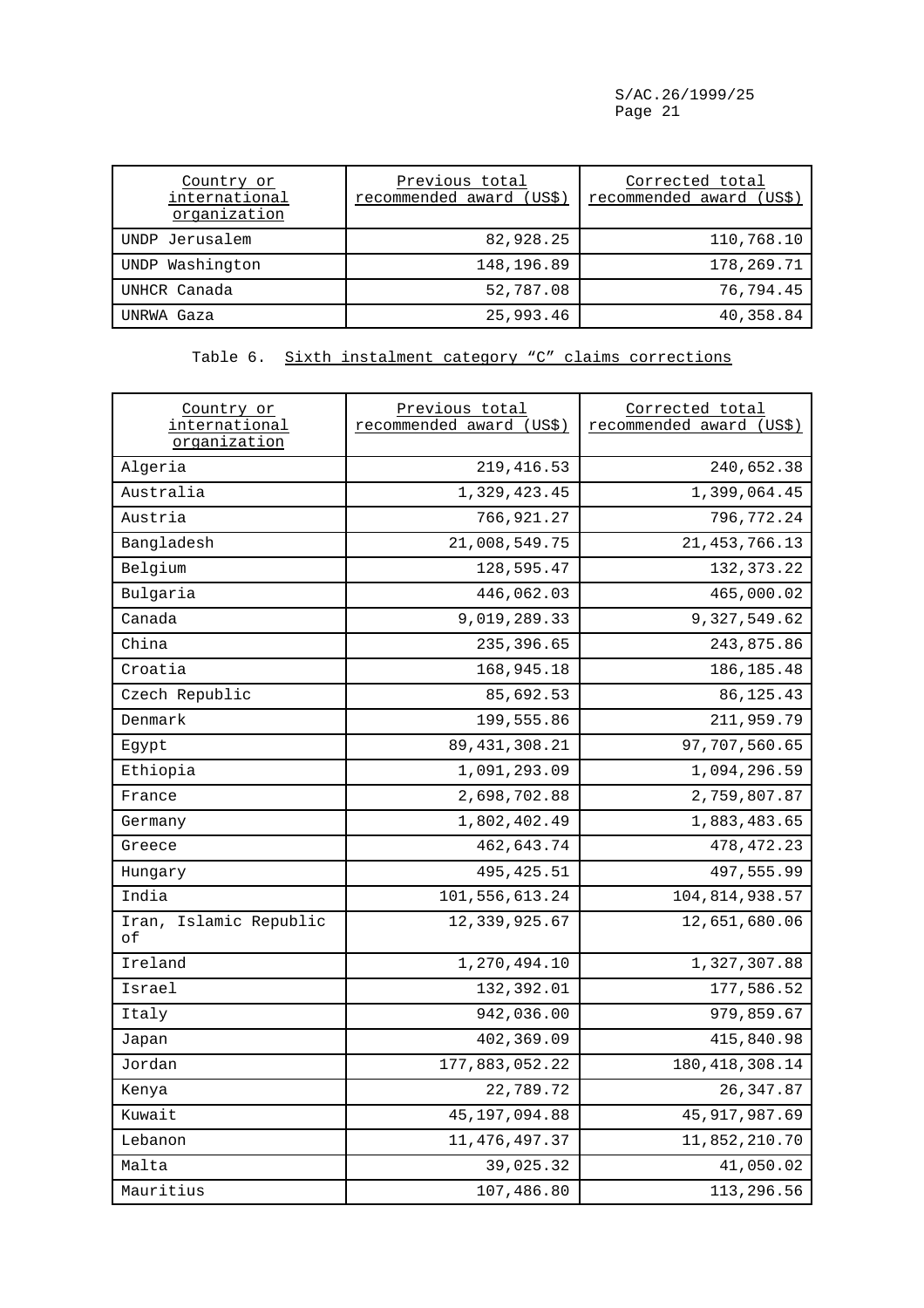| Country or<br>international                                | Previous total<br>recommended award (US\$) | Corrected total<br>recommended award (US\$) |  |
|------------------------------------------------------------|--------------------------------------------|---------------------------------------------|--|
| organization                                               |                                            |                                             |  |
| Morocco                                                    | 254,615.48                                 | 264,799.39                                  |  |
| Netherlands                                                | 923,040.68                                 | 967,778.95                                  |  |
| New Zealand                                                | 205, 431.90                                | 215, 125.66                                 |  |
| Norway                                                     | 74,629.67                                  | 87,803.96                                   |  |
| Pakistan                                                   | 36,633,099.83                              | 37, 330, 539.19                             |  |
| Philippines                                                | 10,479,739.00                              | 10,691,744.59                               |  |
| Poland                                                     | 1,849,654.38                               | 1,933,492.85                                |  |
| Republic of Korea                                          | 789,994.40                                 | 847,931.58                                  |  |
| Senegal                                                    | 421,540.11                                 | 425, 224.98                                 |  |
| Somalia                                                    | 10,035,104.93                              | 10,048,445.16                               |  |
| Spain                                                      | 251,308.76                                 | 267, 255.38                                 |  |
| Sri Lanka                                                  | 3,740,581.52                               | 3,851,072.75                                |  |
| Sudan                                                      | 21,206,529.60                              | 21,744,728.88                               |  |
| Sweden                                                     | 1,138,633.52                               | 1, 219, 711. 70                             |  |
| Switzerland                                                | 324,014.12                                 | 336,684.52                                  |  |
| Syrian Arab Republic                                       | 93, 379, 748.64                            | 95, 547, 753.26                             |  |
| Thailand                                                   | 356,225.66                                 | 374,468.30                                  |  |
| Tunisia                                                    | 3, 174, 407.90                             | 3, 337, 545.82                              |  |
| Turkey                                                     | 1,739,853.38                               | 1,794,550.10                                |  |
| Tanzania                                                   | 153,833.35                                 | 161, 135.49                                 |  |
| Uganda                                                     | 114,452.10                                 | 114,519.72                                  |  |
| United Kingdom of Great<br>Britain and Northern<br>Ireland | 21, 402, 912. 18                           | 22,200,180.09                               |  |
| United States of<br>America                                | 16,729,316.41                              | 17,569,949.12                               |  |
| Vietnam                                                    | 58,985.84                                  | 66,859.85                                   |  |
| Yemen                                                      | 13,028,007.79                              | 13, 120, 082. 14                            |  |
| Yugoslavia, Federal<br>Republic of                         | 317,492.86                                 | 338,903.83                                  |  |
| UNDP Jerusalem                                             | 3, 336, 281.75                             | 3,517,697.66                                |  |
| UNDP Kuwait                                                | 10,234,516.95                              | 10, 258, 187.89                             |  |
| UNDP Washington                                            | 786,515.47                                 | 814, 189. 92                                |  |
| UNDP Yemen                                                 | 240,087.73                                 | 231, 113.79                                 |  |
| UNHCR Canada                                               | 902,601.67                                 | 958,580.14                                  |  |
| UNRWA Gaza                                                 | 2,438,631.62                               | 2,623,050.49                                |  |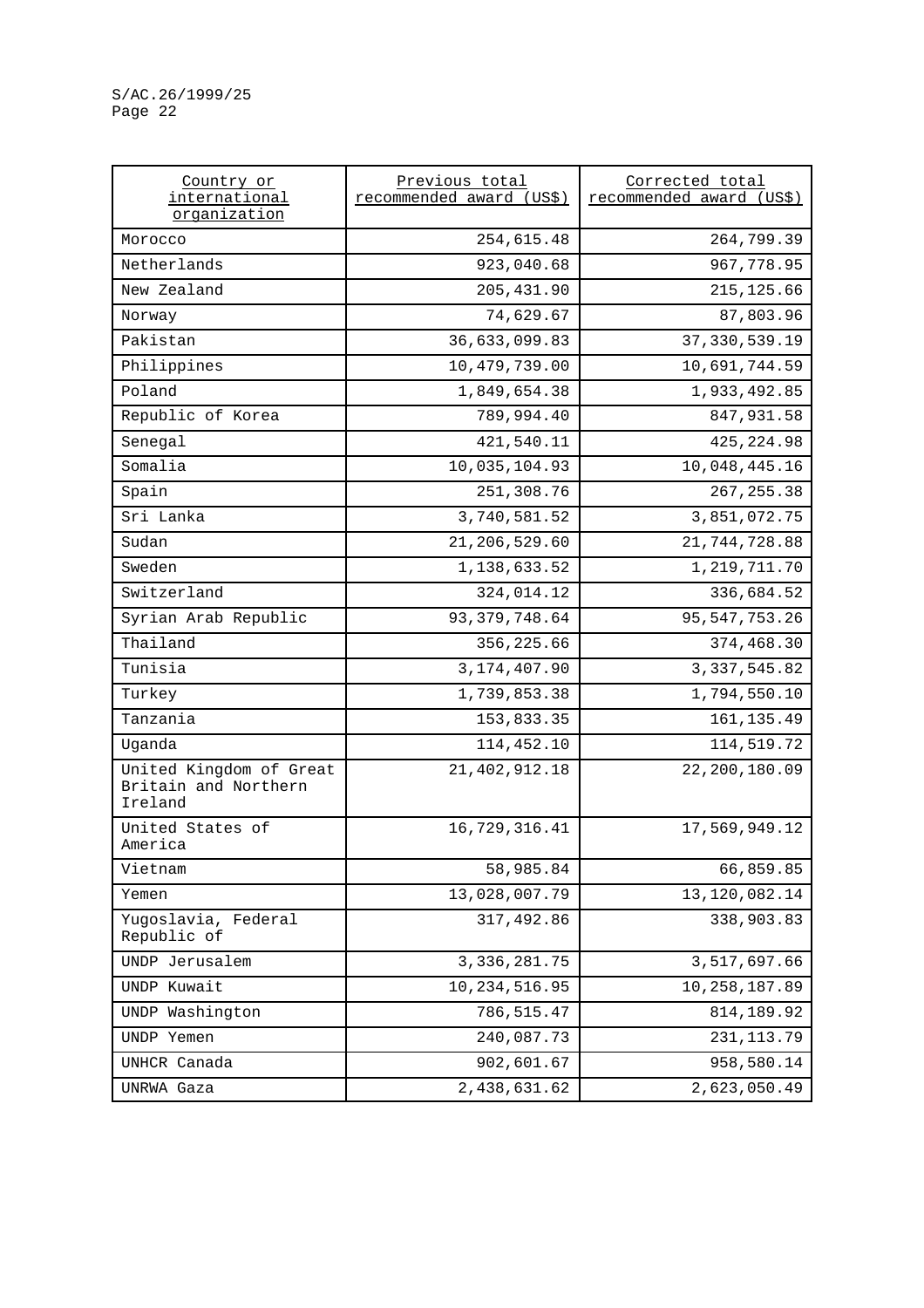| Country or<br>international<br>organization | Previous total<br>recommended award (US\$) | Corrected total<br>recommended award (US\$) |
|---------------------------------------------|--------------------------------------------|---------------------------------------------|
| Afghanistan                                 | 6,546,539.61                               | 6,678,681.22                                |
| Algeria                                     | 695,540.82                                 | 699, 472.97                                 |
| Australia                                   | 1,702,771.53                               | 1,724,954.90                                |
| Bangladesh                                  | 37, 554, 395.74                            | 37,706,783.84                               |
| Canada                                      | 11,857,638.70                              | 11,943,883.83                               |
| China                                       | 124,658.70                                 | 125, 249.57                                 |
| Croatia                                     | 192,329.35                                 | 193,451.02                                  |
| Denmark                                     | 144,690.81                                 | 151,894.16                                  |
| Egypt                                       | 228, 574, 373. 13                          | 231, 251, 021.36                            |
| Finland                                     | 297,969.31                                 | 298, 228.83                                 |
| France                                      | 6,534,238.54                               | 6,589,534.21                                |
| Germany                                     | 2,220,488.11                               | 2, 241, 250.07                              |
| India                                       | 185, 773, 000.03                           | 186,796,893.79                              |
| Iran, Islamic Republic<br>οf                | 26, 975, 073.39                            | 27,084,712.23                               |
| Ireland                                     | 1,265,251.55                               | 1,276,995.53                                |
| Israel                                      | 4,821,126.19                               | 4,943,872.86                                |
| Italy                                       | 1,440,604.82                               | 1,449,827.62                                |
| Jordan                                      | 279,894,629.49                             | 281,071,994.02                              |
| Kuwait                                      | 784, 934, 659.15                           | 787, 212, 263. 25                           |
| Lebanon                                     | 15, 514, 902. 72                           | 15,615,066.66                               |
| Mauritius                                   | 163, 472.65                                | 165,260.45                                  |
| Morocco                                     | 769,485.67                                 | 773,786.81                                  |
| Netherlands                                 | 814, 269.57                                | 821,067.26                                  |
| New Zealand                                 | 237,824.47                                 | 238,597.59                                  |
| Nigeria                                     | 271,732.67                                 | 274, 275.83                                 |
| Norway                                      | 22,092.68                                  | 22, 465.73                                  |
| Pakistan                                    | 72, 220, 012.40                            | 72,551,534.16                               |
| Philippines                                 | 10, 254, 242.61                            | 10, 343, 737.26                             |
| Sierra Leone                                | 42, 433.14                                 | 47,233.90                                   |
| Slovakia                                    | 69,466.82                                  | 69,535.66                                   |
| Somalia                                     | 1,180,810.34                               | 1,185,835.33                                |
| Spain                                       | 147,896.97                                 | 151,740.64                                  |
| Sri Lanka                                   | 5, 187, 819.35                             | 5,287,797.86                                |
| Sudan                                       | 14,740,586.11                              | 14,812,062.58                               |
| Sweden                                      | 935,577.80                                 | 935,610.32                                  |
| Syrian Arab Republic                        | 56,697,373.20                              | 56,939,952.32                               |

### Table 7. Seventh instalment category "C" claims corrections